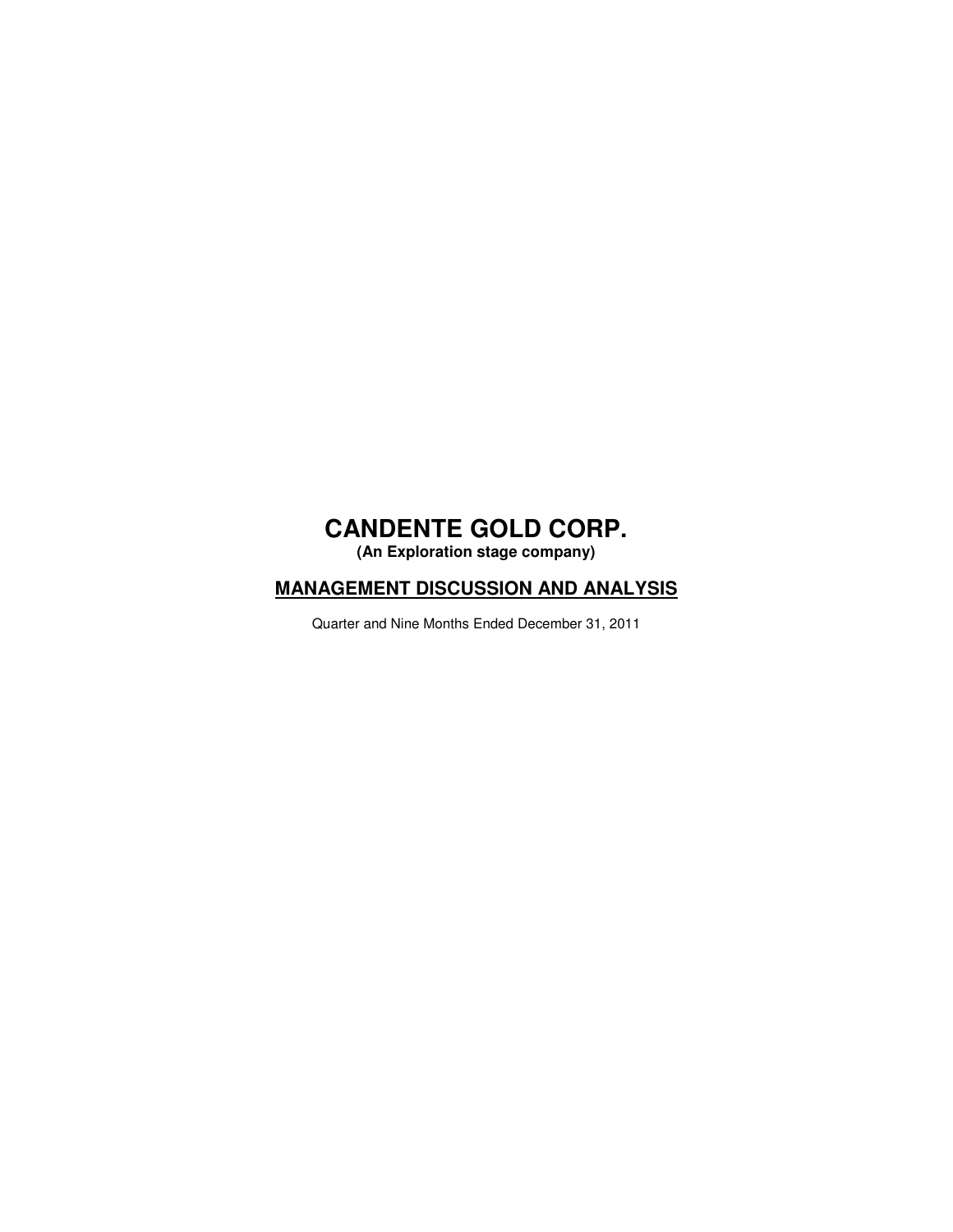Management's Discussion and Analysis Quarter and nine months ended December 31, 2011 (Expressed in U.S. Dollars, Unless Otherwise Noted)

### **INTRODUCTION**

The following Management Discussion and Analysis ("MD&A") for Candente Gold Corp. ("Candente Gold") and its subsidiary companies (collectively, the "Company") is prepared as of February 10, 2012 and should be read in conjunction with the Company's condensed consolidated interim financial statements and related notes for the quarter ended December 31, 2011 ("Q3-2012") and the Company's audited consolidated financial statements and the notes thereto for the year ended March 31, 2011.

As of April 1, 2011, the Company's financial statements are reported under International Financial Reporting Standards ("IFRS"). The effects of the Company's conversion from Canadian Generally Accepted Accounting Principles ("Canadian GAAP") to IFRS have been identified in Note 9 of the Company's June 30, 2011 unaudited condensed consolidated interim financial statements, Note 8 of the Company's September 30, 2011 unaudited condensed consolidated interim financial statements and Note 8 of the Company's December 31, 2011 unaudited condensed consolidated interim financial statements and in this MD&A.

The Company's reporting currency is the US Dollar.

Some of the statements in this MD&A are forward-looking statements that are subject to risk factors set out in the cautionary note contained herein.

Candente Gold's common shares are listed on the Toronto Stock Exchange ("TSX") and the Bolsa de Valores de Lima ("BVL") under the trading symbol "CDG".

Additional information on the Company can be found in the Company's Annual Information Form ("AIF"), filed with the Canadian regulators and available on SEDAR at www.sedar.com.

#### **DESCRIPTION OF BUSINESS**

Candente Gold is a Vancouver, Canada, based mineral exploration company which has an interest in the El Oro project in Mexico ("El Oro") and in various gold-silver properties in Peru. The Company conducts its operations through wholly-owned subsidiaries.

The Company is in the exploration stage and there can be no assurance that commercially viable ore deposits may exist on any of its properties until the Company completes further exploration work and comprehensive economic evaluation based upon that work.

The El Oro project is the Company's highest priority project at this time.

#### **PROJECTS UPDATE**

#### **EL ORO**

#### **Summary**

El Oro is a district scale gold project encompassing one of the largest and most prolific high grade gold dominant epithermal vein systems in Mexico. The El Oro district includes over 50 known veins, but the bulk of the historic district production – approximately 6.4 million ounces of gold and 74 million ounces of silver - was reported as being produced from just two of these veins. The San Rafael vein alone is reported to have produced over 4 million ounces of gold and 44 million ounces of silver over an average of only 200 metres vertical, a 2.4 kilometre strike length and at grades averaging 9 to 16 grams per tonne gold.

The San Rafael vein system is analogous to other epithermal vein systems mined in Mexico such as Fresnillo, Guanajuato and Pinos Altos, where gold and silver has been found to occur over 600 to 1200 m vertically. Mine grades in the San Rafael vein are reported to have averaged 10 to 12 g/t gold and 120 to 160 g/t silver and reached as high as 50 g/t gold and 500 g/t silver.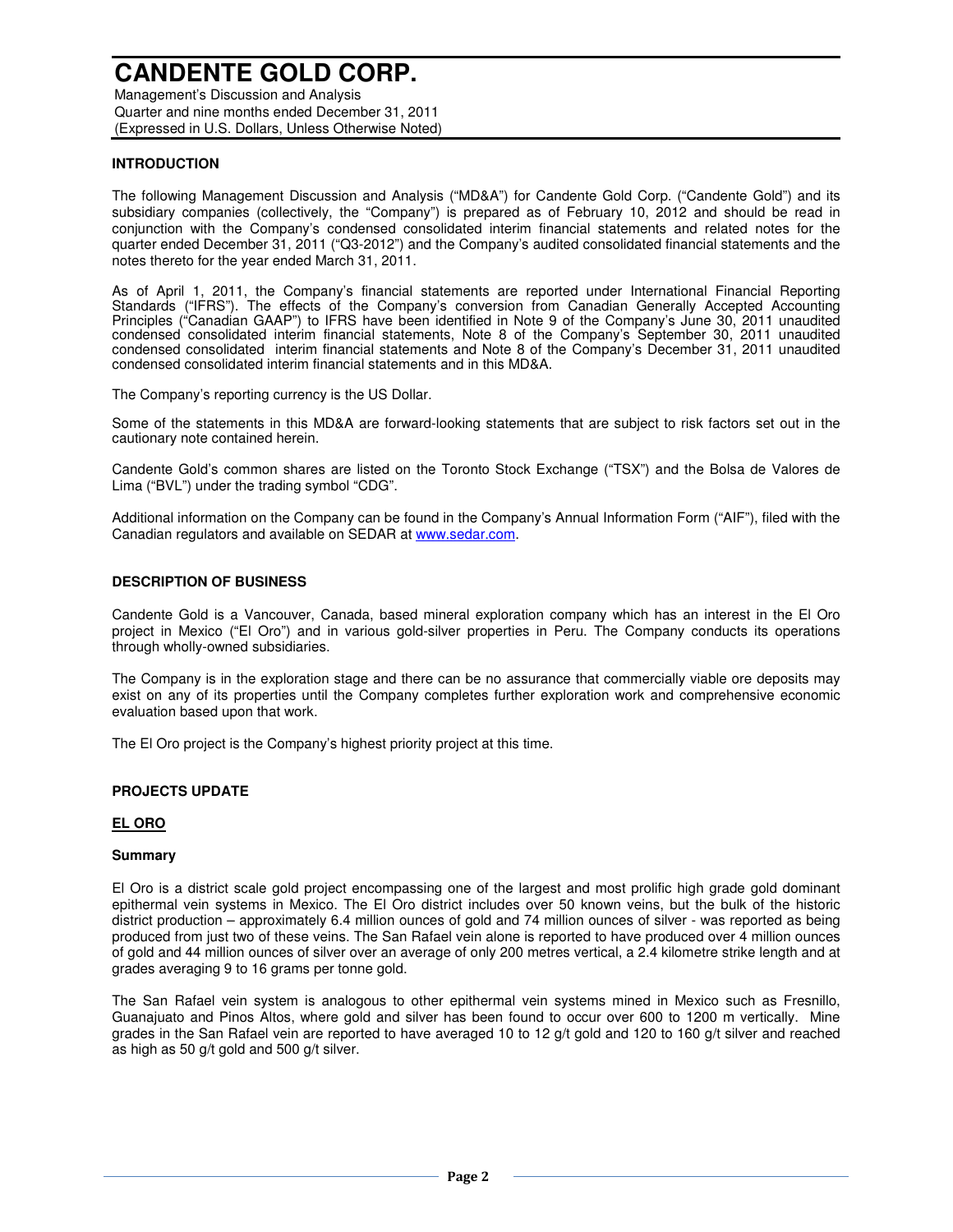Management's Discussion and Analysis Quarter and nine months ended December 31, 2011 (Expressed in U.S. Dollars, Unless Otherwise Noted)

### **Property Option Agreement**

The Company's interest in El Oro is held through its fully-owned subsidiary Minera CCM, S.A. de C.V. ("CCM"), the Mexican company that holds an option on the El Oro gold property ("El Oro") in Mexico.

On May 5, 2006, CCM, Candente Copper Corp. ("Candente Copper") and Canaco Resources Inc. ("Canaco") entered into a letter agreement (the "2006 Agreement") with Luismin, S.A. de C.V. ("Luismin") and Desarrollos Mineros San Luis, S.A. de C.V. ("Desarrollos"), subsidiaries of Goldcorp Inc., that provided CCM with an option (the "Option") to acquire up to a 70% undivided interest in El Oro, subject to a 40% back-in right, in 24 mining concessions comprising approximately 14,950 hectares located in the states of Mexico and Michoacan, Mexico.

Certain exploration and mining concessions included in El Oro are subject to net smelter returns royalties.

The Option is comprised of an option to initially acquire 50% of El Oro (the "First Option") and then a further 20% (the "Second Option"). The issuance of shares and the completion of certain levels of exploration expenditures on El Oro are required to exercise the Option.

In two separate letter agreements dated February 2, 2009 (the "February 2009 Agreement") and September 30, 2009 (the "September 2009 Agreement"), the parties agreed to certain amendments to the 2006 Agreement. The most significant change was the removal of the back-in right on the historic mining area which covers all known gold and silver bearing veins. In accordance with the terms of the 2006 Agreement, as amended, each of Candente Copper and Canaco committed to issue to Luismin an additional 125,000 common shares in their respective share capital on or before November 30, 2009 (completed), and agreed that in order to exercise the First Option the Company would:

- Commit to issue to Luismin a total of 1,000,000 Candente Gold shares at various dates up to or before November 30, 2011 (completed);
- Commit to cumulative exploration expenditures totaling \$5,000,000 to be completed on or before November 30, 2011 (completed);

The 2006 Agreement, as amended, also provides that in order to exercise the Second Option the Company is:

- Required to issue to Luismin 500,000 Candente Gold shares on or before November 30, 2012 and 500,000 Candente Gold shares on or before November 30, 2013; and
- Required to make an additional \$2,500,000 in exploration expenditures on or before November 30, 2012 and an additional \$2,500,000 in exploration expenditures on or before November 30, 2013.

On May 3, 2011 Candente Gold reported that Luismin had confirmed the fulfillment of all requirements of the First Option necessary to exercise its option to earn an undivided 50% interest in the El Oro Gold Project.

On May 3, 2011, it was also reported that Luismin was given official confirmation that the Company had elected to earn an additional 20% interest in El Oro for a total of 70%, by spending an additional \$5M and issuing an additional 1,000,000 common shares in the capital of the Company by November 30, 2013. As of December 31, 2011 approximately \$4.5M of this \$5M has been spent.

#### **Current Exploration**

Candente Copper and Canaco carried out exploration at El Oro in 2007 and 2008 which comprised a program of surface soil sampling, NSAMT geophysics, and 4,095m of drilling. In February 2010, exploration activity in the El Oro district was resumed, following the incorporation of Candente Gold, financing and the amendment of the 2006 Agreement with Luismin.

In February 2010 exploration focused on drilling of the San Rafael vein system from underground within the San Juan adit as well as backfill and sidewall sampling of the San Rafael vein during rehabilitation of the San Juan adit and surface drilling of exploration targets in the Oriente area of the district. The underground drilling was successful in confirming historic grades in the vein left in place and in backfill in the old workings.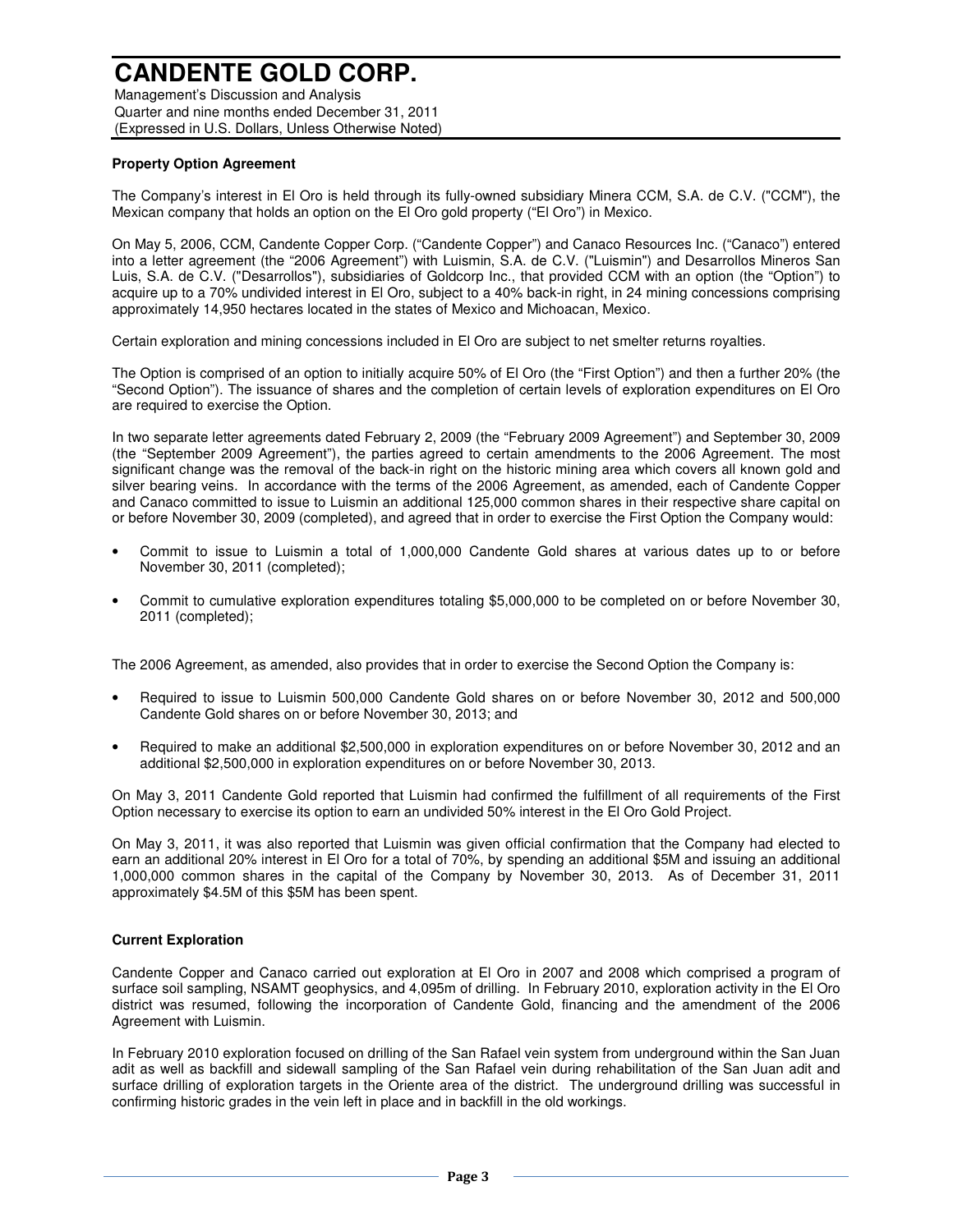Management's Discussion and Analysis Quarter and nine months ended December 31, 2011 (Expressed in U.S. Dollars, Unless Otherwise Noted)

A total of 3,336.80 metres in 6 holes (ZO10-01 to 06) tested several geological, geochemical and geophysical targets in the Oriente area, however drilling failed to intersect any mineralization of economic interest in this area. No additional drilling is planned for this area.

Since November 2010, surface drilling has been focused on the San Rafael Vein system over a strike length of 3.5 km, from the Buen Despacho, Mexico-Esperanza, Norte shaft, and Providencia shaft areas. Rehabilitation of the historic Dos Estrellas tunnel system has also been underway to provide underground drilling access for the Verde and (possibly) San Rafael vein extension potential. Systematic exploration of several other target areas has also been underway including the Borda-Coronas, Cortaduras and San Francisco de Los Reyes areas.

A total of 12,819.45 metres have been drilled, since November 2010, in 35 holes targeting the San Rafael Vein and its hanging wall veins. Of these holes, 15 were wedges, or shorter holes started part way down a main hole, and 14 holes were lost or abandoned due to difficult drilling conditions before they reached target depth. Establishing underground drill stations is expected to significantly decrease the number of lost and abandoned holes in the future.

Of the 21 successfully completed holes, 18 have intersected anomalous to high-grade gold and silver mineralization.

#### **Mexico-Esperanza Area**

The Mexico-Esperanza area remains the strongest exploration target within the San Rafael vein system due to recent high grade discoveries indicating the presence of vertical controls to mineralization as well as the highest grades of historic production.

In the Mexico-Esperanza area three high-grade intersections have been made in the San Rafael vein below the deepest old workings (in SR11-001A and SR11-012-W2 from the current drill program and in SR07-002 from the 2007 program). In addition, two other high-grade veins with minimal past production were intersected in the hanging wall above the San Rafael vein. Gold mineralization has also been discovered in the overlying pervasively altered Somera Tuff volcanic unit in this area. Assays from the Somera Tuff unit contained 0.96 g/t gold over 74.9 m, within which an average of 1.17 g/t gold occurs over 54.7 m. Higher grade zones within this interval include 16.73 g/t gold over 1.4 m and 6.86 g/t gold over 4.6 m.

Hole SR11-012-W2, intersected the San Rafael vein approximately 195m below hole SR11-001A, the deepest intersection in the Mexico-Esperanza area to date. This hole intersected 26.95 metres of the San Rafael vein from 874.65 to 901.60 metres depth grading 0.55 g/t gold over the full 26.95 metre section. Higher grade zones within this interval include 4.45 g/t gold over 2.40 metres within 6.16 g/t gold over 1.60 metres.

The high-grade intersections from the Mexico-Esperanza area demonstrate both the potential for multiple high grade veins within the vicinity of the historic San Rafael vein mine workings, and strong potential at depth below the historic mines. In addition, pervasive alteration (buddingtonite and silica) typical of the top of an epithermal stage has been identified in the Somera Tuff adjacent to mineralization typical of the heart of another. Results to date reinforce the potential for stacked or repeated mineralization pulses, and that a second high-grade mineralization zone may lie below the deepest workings on San Rafael and thus any of the veins in the El Oro district,

In the Buen Despacho area, a northern (lateral) extension to the San Rafael vein has been confirmed approximately 1,100 metres north of any historic production. The significant silver mineralization from drill holes SR10-001 and SR10-001-W1 included 230 g/t silver over 0.40m, 19 g/t silver over 2.80m, and 54 g/t silver over 1.00m (see Table 1), and was intersected well below the old shallow exploration workings. In this area, the San Rafael vein appears to have been down-dropped by faulting north of the Mexico-Esperanza mining area. The old shafts and tunnels were stopped approximately 90m above these new discoveries.

In the Norte shaft zone, hole SR11-004-W1 intersected 315 g/t silver over 1.15m and 5.75 g/t gold and 14 g/t silver over 0.65m. SR11-004 intersected 7.7 g/t gold and 3.5 g/t silver over 0.80m.

In the Providencia shaft area silver dominates over gold, with most holes intersecting high-grade silver values. SR11-007 intersected 523.6 g/t silver over 1.0m, SR11-009C intersected 176 g/t silver over 0.30m, and SR11-009C-W1 intersected 84 g/t silver over 1.00m. In 2003, just north of this block, Placer Dome intersected 10.18 g/t gold and 48.75 g/t silver over 2.50m in drill hole SR03-004.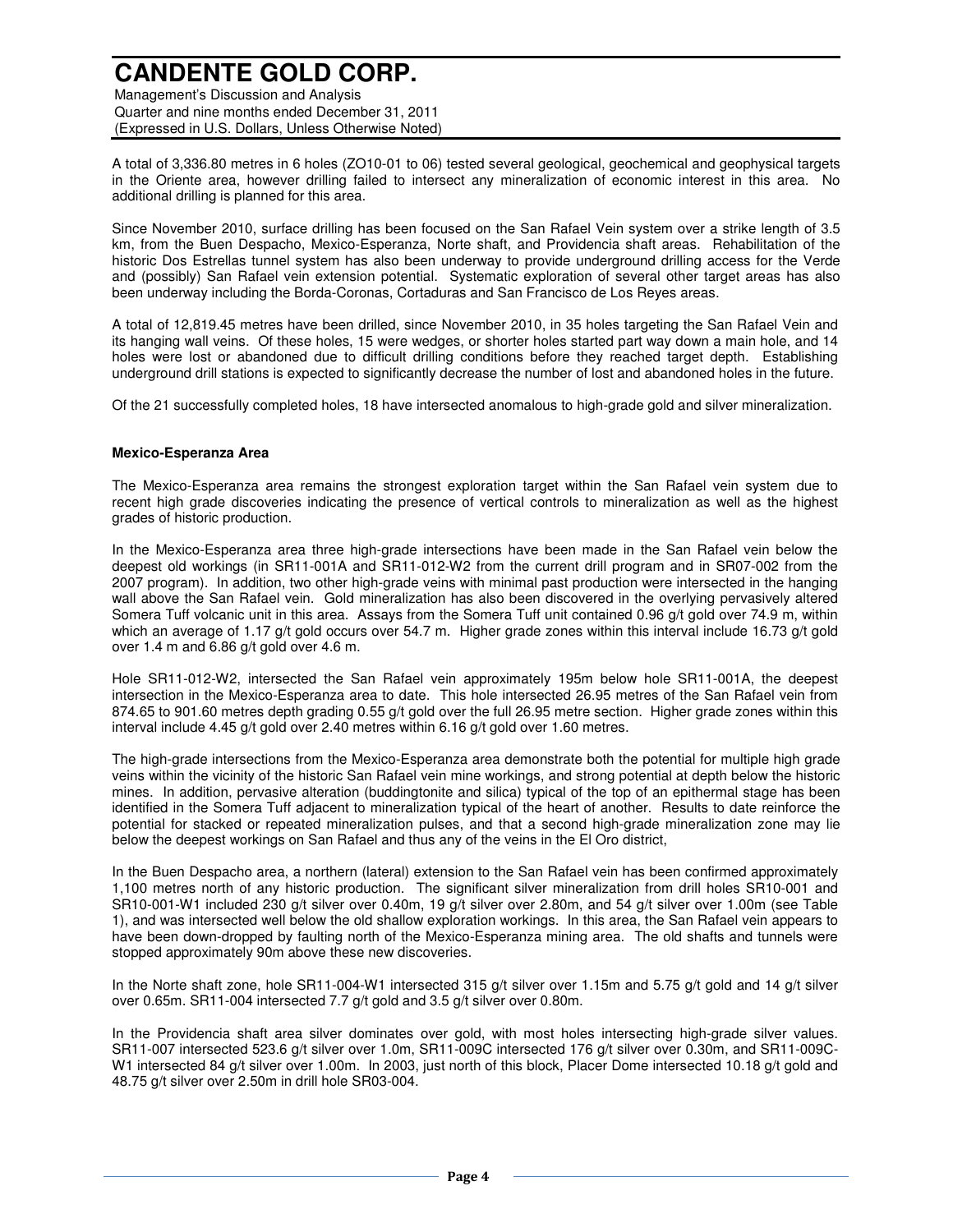Management's Discussion and Analysis Quarter and nine months ended December 31, 2011 (Expressed in U.S. Dollars, Unless Otherwise Noted)

Anomalous to high-grade gold and silver values have been intersected at several locations 150m and deeper below old workings along the known 2.4 km strike length of the San Rafael vein, and an extension to the vein 1.1 km to the north has also been confirmed.

Drilling in this area has demonstrated that gold and silver mineralization within the San Rafael vein occurs in shoots that appear to be localized where vertical NE-SW structures cut across the principal NW-SE trending veins. Gold to silver ratios appear to zone laterally away from these intersections, indicating that they may have acted as fluid conduits. Additional studies of these structural controls are being carried out to guide future drilling.

Varying assemblages of anomalous levels of base and precious metal levels were encountered at various depths within the San Rafael vein system and show no pattern related to increasing depth. Given that typical low sulphidation epithermal systems precipitate gold at highest levels (the boiling zone) then silver and then base metals towards the bottom of a system, this is further evidence that the San Rafael system has experienced multiple overlapping pulses of mineralization.

#### **Dos Estrellas Tunnel Rehabilitation**

Underground rehabilitation in the pre-existing Dos Estrellas access tunnel is ongoing, and has now advanced to over 460m. The objective of reopening Dos Estrellas is to provide access for underground drill stations to test well below the historical underground workings in both the Verde and San Rafael veins using much shorter holes than would be required from surface. The Verde vein produced over 3 million ounces of gold equivalent at average grades of 12 g/t gold and 160 g/t silver between 1907 and 1924. The first underground drill station to test the Verde vein will be established in the hanging wall, in a crosscut approximately 480m into the Dos Estrellas tunnel, reducing the amount of rehabilitation needed before drilling can begin.

#### **Exploration Plans**

Systematic exploration and a thorough review of the extensive database for the district is underway to prioritize future exploration targets in the El Oro gold-silver district.

Targets have already been developed in the Verde, Borda-Coronas, Cortaduras and San Francisco de Los Reyes areas.

The El Oro district includes over 50 known veins and is analogous to other epithermal vein systems mined in Mexico such as Fresnillo, Guanajuato and Pinos Altos, where gold and silver has been found to occur over 600 to 1200 m vertically. Given that historic production was concentrated on two veins over vertical depths averaging 200 metres the exploration potential is excellent.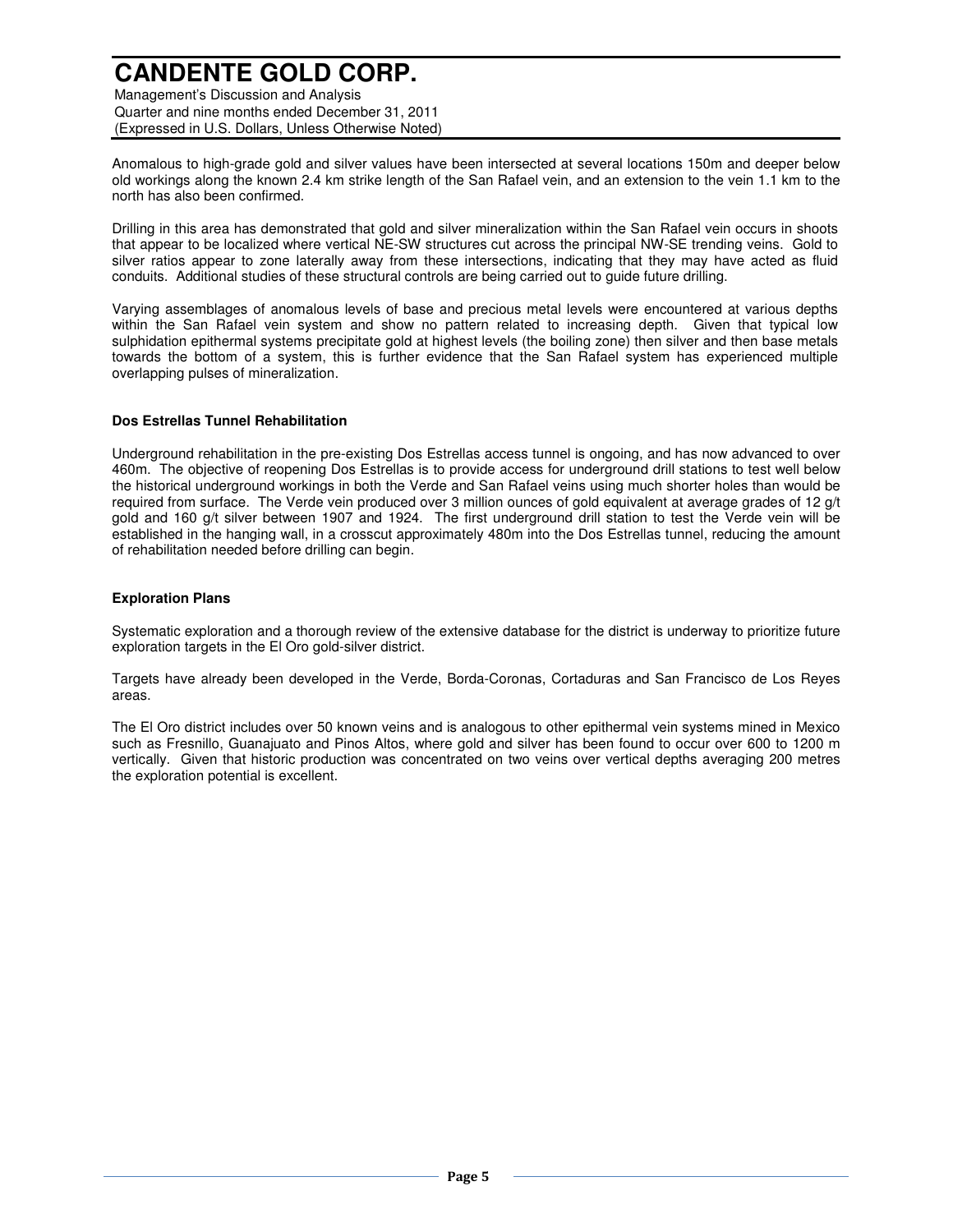Management's Discussion and Analysis Quarter and nine months ended December 31, 2011 (Expressed in U.S. Dollars, Unless Otherwise Noted)

### **TABLE 1 – Summary of Surface Drilling Data – November 2010 to November 2011**

|                         |                            |                                     | Other                                                | Assays                                  |                  |                          |                |               |
|-------------------------|----------------------------|-------------------------------------|------------------------------------------------------|-----------------------------------------|------------------|--------------------------|----------------|---------------|
| Hole<br><b>Number</b>   | <b>Total</b><br>Length (m) | <b>San Rafael Vein Intersection</b> | <b>Intersections</b>                                 | From (m)                                | To (m)           | Width<br>(m)             | Au<br>(g/t)    | Ag $(g/t)$    |
| SR10-001                | 753.00                     | 512.00 to 512.60m                   |                                                      | 512.00                                  | 512.6            | 0.60                     | 0.03           | 54.00         |
| <b>SR10-</b>            | 261.00                     | 501.80 to 502.40m; 513.80 to        |                                                      | 501.80                                  | 502.40           | 0.60                     | 0.02           | 230.00        |
| 001W1                   |                            | 516.60                              |                                                      | 513.80                                  | 516.60           | 2.80                     | 0.07           | 19.32         |
| <b>SR10-</b><br>001W2   | 272.00                     | 543.93 to 544.45 m                  |                                                      |                                         |                  | No Significant Results   |                |               |
| SR10-002                | 169.50                     | Hole abandoned due to deviation     |                                                      |                                         |                  | Abandoned Hole           |                |               |
|                         |                            |                                     | Somera Tuff                                          | 373.10                                  | 448.00           | 74.90                    | 0.96           | 5.06          |
| <b>SR10-002A</b>        | 610.00                     | 603.00 to 610.00 partial vein       | Nolan Vein                                           | 413.90                                  | 418.50           | 4.60                     | 6.85           | 17.61         |
|                         |                            |                                     | Negra Vein                                           | 503.30                                  | 503.90           | 0.60                     | 18.14          | 137.00        |
|                         |                            |                                     | in<br>old<br>Lost<br>workings                        | 603.00                                  | 610.00           | 7.00                     | 2.95           | 20.00         |
| SR10-002-               |                            |                                     | Somera Tuff                                          | 391.00                                  | 460.20           | 69.20                    | 1.06           | 7.93          |
| W1                      | 206.00                     |                                     | Nolan Vein                                           | 508.50                                  | 509.00           | 0.50                     | 2.41           | 372.00        |
|                         |                            | Lost Hole before SR Vein            |                                                      |                                         |                  | Lost Hole before SR Vein |                |               |
| SR10-003                | 430.00                     | Hole suspended                      |                                                      |                                         |                  | Hole suspended           |                |               |
| SR11-001                | 51.00                      | Hole abandoned due to deviation     |                                                      |                                         |                  | Lost Hole                |                |               |
| <b>SR11-001A</b>        | 819.00                     | 699.30 to 702.30m                   | Nolan Vein                                           | 444.50<br>699.30                        | 446.35<br>702.30 | 1.85<br>3.00             | 30.65<br>13.69 | 3.00<br>6.50  |
| <b>SR11-</b><br>001A-W1 | 45.50                      | Hole abandoned due to deviation     |                                                      | Abandoned Hole                          |                  |                          |                |               |
| SR11-002                | 549.00                     | Lost hole in old workings           |                                                      | Lost Hole                               |                  |                          |                |               |
| SR11-003                | 918.00                     | 624.00 to 632.00m                   |                                                      |                                         |                  | No Significant Results   |                |               |
| SR11-003-<br>W1         | 387.50                     | 624.00 to 632.00m                   |                                                      | 664.80                                  | 665.70           | 0.90                     | 1.04           | 3.00          |
| SR11-003-<br>W2         | 304.00                     | 618.85 to 629.40m                   |                                                      | 620.20                                  | 621.80           | 1.60                     | 3.83           | 4.50          |
| SR11-004                | 707.10                     | 446.25 to 461.10m                   |                                                      | 431.50                                  | 432.30           | 0.80                     | 7.70           | 3.50          |
| SR11-004-<br>W1         | 295.66                     | 448.00 to 457.10m                   |                                                      | 449.95                                  | 451.10           | 1.15                     | 0.07           | 315.00        |
| SR11-005                | 663.35                     | 505.60 to 516.75m                   |                                                      |                                         |                  | No Significant Results   |                |               |
| SR11-005-<br>W1         | 1.00                       | Hole abandoned due to deviation     |                                                      | Abandoned Hole                          |                  |                          |                |               |
| SR11-006                | 688.85                     | 609.82 to 661.00m                   |                                                      | 617.30                                  | 617.96           | 0.66                     | 1.28           | 1.00          |
|                         |                            |                                     |                                                      | 660.64                                  | 660.96           | 0.32                     | 1.16           | 2.00          |
| SR11-007                | 481.58                     | 377.90 to 427.00m                   | of<br>Intercept<br>parallel<br>vein<br>to drill hole | 423.60                                  | 424.60           | 1.00                     | 0.07           | 523.60        |
| SR11-008                | 536.45                     | 465.00 to 474.50m                   |                                                      | 465.47<br>473.78                        | 466.12<br>474.60 | 0.65<br>0.82             | 5.75<br>2.06   | 14.00<br>7.00 |
| SR11-009                | 51.21                      | Hole abandoned due to deviation     |                                                      |                                         |                  |                          |                |               |
| SR11-009a               | 12.65                      | Hole abandoned due to deviation     |                                                      | <b>Abandoned Hole</b><br>Abandoned Hole |                  |                          |                |               |
| SR11-009b               | 12.19                      | Hole abandoned due to deviation     |                                                      |                                         |                  | Abandoned Hole           |                |               |
|                         |                            |                                     |                                                      | 142.50                                  | 144.15           | 1.65                     | 1.12           | 3.50          |
|                         |                            |                                     | of<br>Intercept<br>parallel<br>vein<br>to drill hole | 377.80                                  | 378.90           | 1.10                     | 0.60           | 65.50         |
| SR11-009c               | 469.39                     | 363.00 to 419.60m                   |                                                      | 405.60                                  | 406.00           | 0.40                     | 3.10           | 1.50          |
|                         |                            |                                     |                                                      | 412.00                                  | 412.30           | 0.30                     | 0.30           | 176.40        |
| <b>SR11-</b><br>009c-W1 | 155.85                     | 361.50 to 364.70m partial           | Lost $\overline{\text{in}}$<br>old<br>workings       | 363.70                                  | 364.70           | 1.00                     | 1.78           | 84.00         |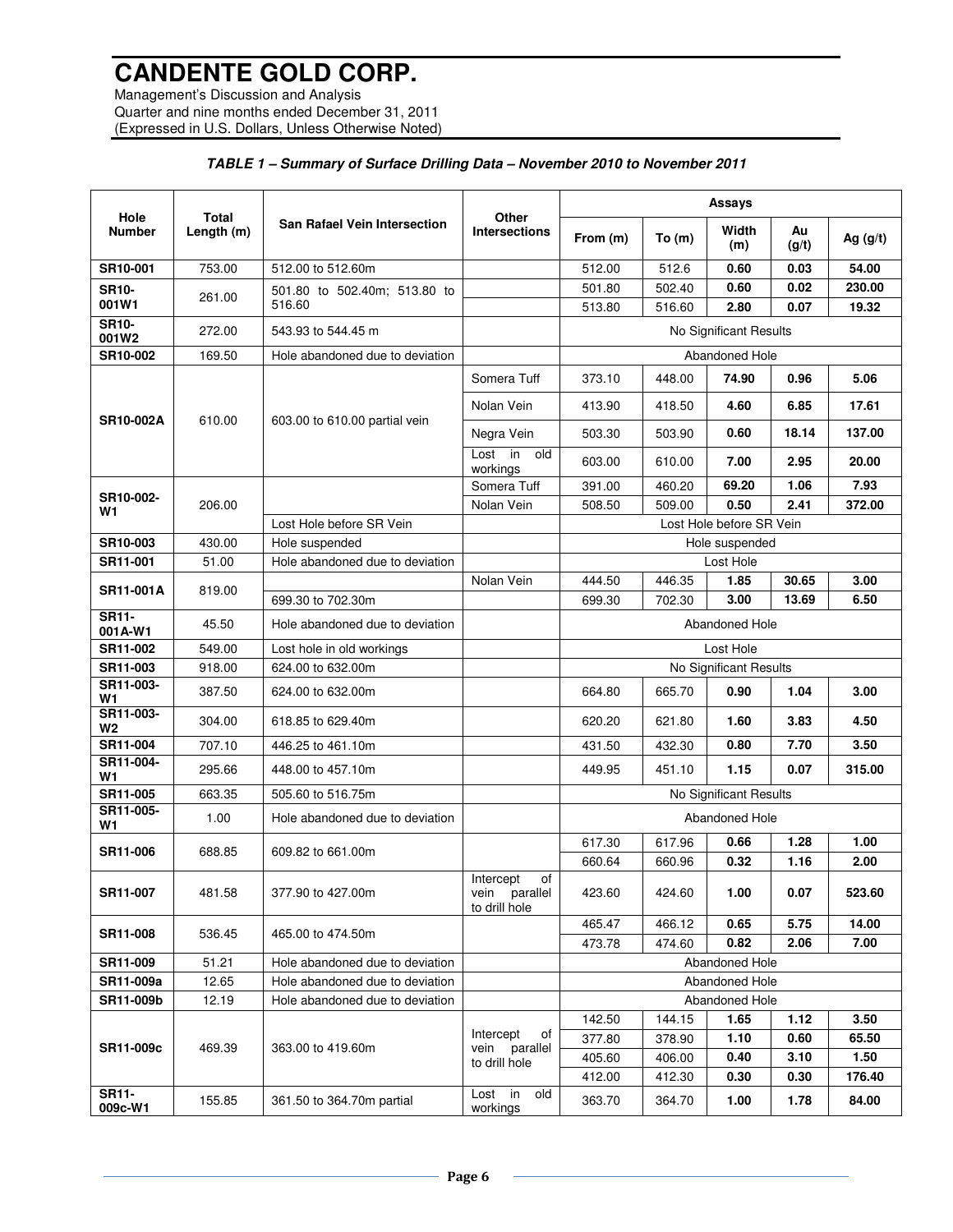Management's Discussion and Analysis Quarter and nine months ended December 31, 2011 (Expressed in U.S. Dollars, Unless Otherwise Noted)

|                    | <b>Total</b><br>Length | <b>Somera Tuff</b> | San Rafael vein  | From                                          | To     | Width | Au    | Ag    |
|--------------------|------------------------|--------------------|------------------|-----------------------------------------------|--------|-------|-------|-------|
| <b>Hole Number</b> | (m)                    | intersected (m)    | intersected (m)  | (m)                                           | (m)    | (m)   | (q/t) | (g/t) |
| SR11-009C-W2       | 146.4                  | not targeted       | 356.95 to 413.35 | 367.95                                        | 371.20 | 3.25  | 0.83  | 19.2  |
|                    |                        |                    | 356.95 to 413.35 | 367.15                                        | 371.20 | 4.05  | 0.78  | 17.8  |
|                    |                        |                    | 356.95 to 413.35 | 389.65                                        | 390.14 | 0.49  | 3.70  | 15.0  |
|                    |                        |                    | 356.95 to 413.35 | 411.48                                        | 414.20 | 2.72  | 0.26  | 23.9  |
| SR11-010           | 460.3                  | not targeted       |                  | 282.60                                        | 283.50 | 0.90  | 0.11  | 24.5  |
|                    |                        |                    | 399.01 to 415.96 | 400.78                                        | 401.20 | 0.42  | 3.93  | 3.5   |
|                    |                        |                    | 399.01 to 415.96 | 417.91                                        | 418.70 | 0.79  | 2.31  | 1.0   |
| SR11-010-W1        | 345.6                  | not targeted       |                  | 168.00                                        | 169.90 | 1.90  | 0.24  | 18.0  |
|                    |                        |                    |                  | 206.00                                        | 206.45 | 0.45  | 1.62  | 20.0  |
|                    |                        |                    | 439.65 to 445.45 | 439.00                                        | 443.35 | 4.35  | 0.07  | 18.4  |
|                    |                        |                    | 439.65 to 445.45 | 445.76                                        | 448.60 | 2.84  | 0.07  | 1.7   |
| SR11-011           | 417.6                  | not targeted       | not intersected  | hole lost - no samples assayed                |        |       |       |       |
| SR11-011-W1        | 372.7                  | not targeted       | 472.96 to 485.40 | no significant results                        |        |       |       |       |
| SR11-012           | 341.4                  | 317.19 to 341.40   | not intersected  | hole lost in Somera Tuff - no samples assayed |        |       |       |       |
| SR11-012-W1        | 40.0                   | 317.19 to 350.52   | not intersected  | hole lost in Somera Tuff - no samples assayed |        |       |       |       |
| SR11-012-W2        | 696.7                  | 316.85 to 379.65   |                  | 345.20                                        | 410.50 | 65.30 | 0.30  | 1.9   |
|                    |                        | 316.85 to 379.65   |                  | 378.55                                        | 410.50 | 31.95 | 0.40  | 2.1   |
|                    |                        | 316.85 to 379.65   |                  | 387.15                                        | 400.20 | 13.05 | 0.60  | 2.1   |
|                    |                        | 316.85 to 379.65   |                  | 393.40                                        | 400.20 | 6.80  | 0.80  | 2.7   |
|                    |                        |                    | 874.65 to 901.60 | 874.65                                        | 901.60 | 26.95 | 0.55  | 2.3   |
|                    |                        |                    | 874.65 to 901.60 | 874.65                                        | 877.05 | 2.40  | 4.45  | 2.3   |
|                    |                        |                    | 874.65 to 901.60 | 874.65                                        | 876.25 | 1.60  | 6.16  | 3.0   |
|                    |                        |                    |                  | 957.07                                        | 957.55 | 0.48  | 0.43  | 37.5  |
| SR11-012-W3        | 147.8                  |                    | not intersected  | no significant results                        |        |       |       |       |

### **TABLE 2 – Summary of Surface Drilling Data – November 2011 to current**

Joanne C. Freeze, P.Geo., President and CEO, is the qualified person responsible for this review of El Oro technical information.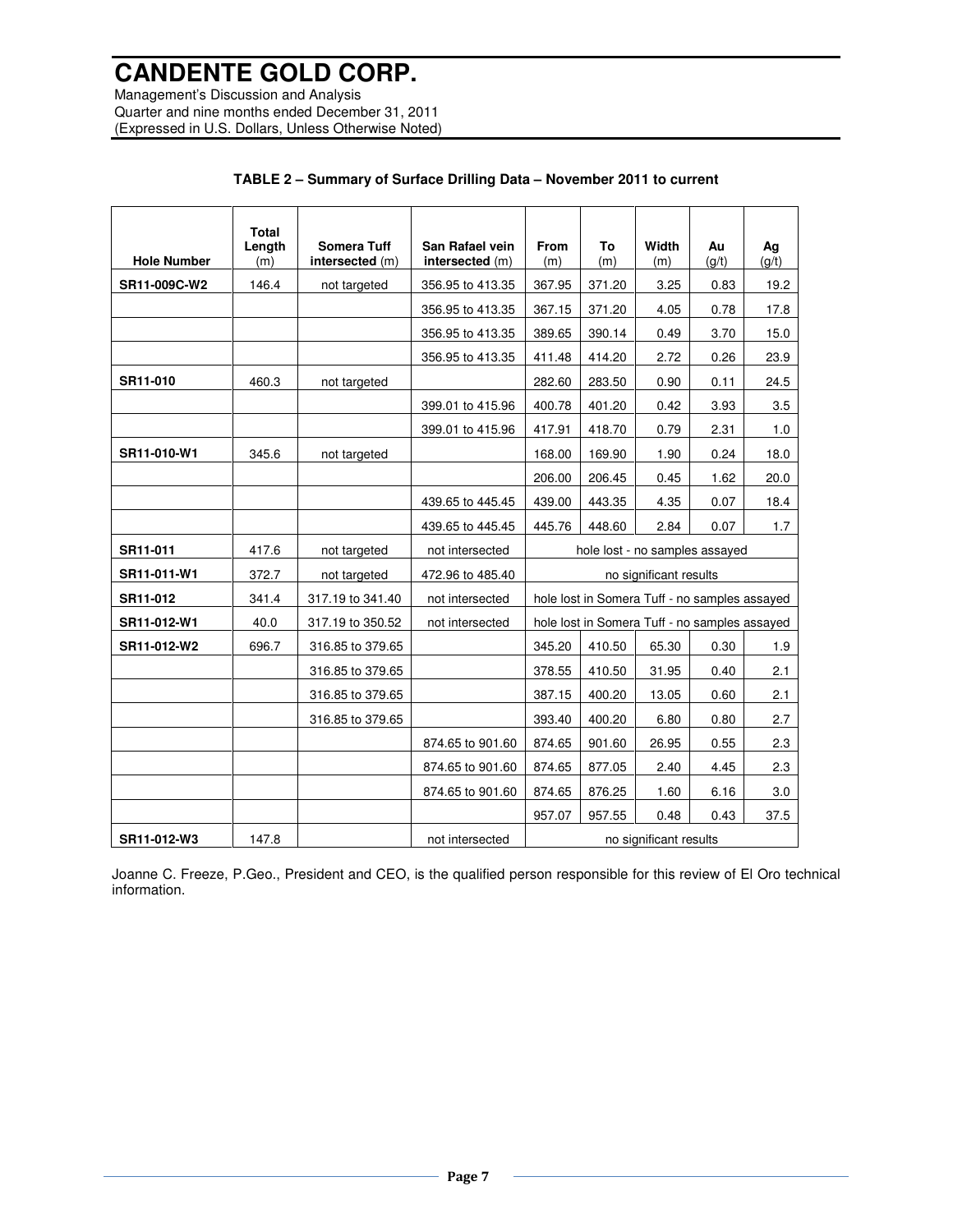Management's Discussion and Analysis Quarter and nine months ended December 31, 2011 (Expressed in U.S. Dollars, Unless Otherwise Noted)

### **PERUVIAN GOLD-SILVER PROPERTIES**

#### **TRES MARIAS & FREDITO**

Both the Tres Marias and the Fredito properties occur within the Puno epithermal gold-silver belt that hosts the Aruntani deposit owned by Aruntani SAC, Arasi (La Rescatada) high sulphidation gold deposits; the Corani and Santa Ana silver deposits both owned by Bear Creek Mines, and two new discoveries by Buenaventura/Goldfields, Chucapara and Canahuire, which host both high and low sulphidation mineralization.

The Tres Marias project hosts a low sulphidation vein system (Pataqueña) with high grade silver mineralization which was previously exploited however no records have been found. Exploitation does not appear to be extensive and there is potential for extending the mineralized vein to depth and along strike. Anomalous gold in soils indicates the potential for the discovery of a new gold-silver vein or bulk tonnage deposits which could be high sulphidation in nature.

The Pataqueña vein system is ready for drill testing. Detailed mapping and rock and soil geochemical sampling has been done on the Soracha and San Francisco zones and results are being used to define drill targets.

The Fredito property covers a large geophysical target partially overlying a gold-silver-bearing zone of high sulphidation alteration, proximal to a gold-silver-lead-zinc-bearing low sulphidation vein system exploited sporadically since colonial times.

#### **LUNAHUANA**

Lunahuana is a 5,387 hectare property located in central Peru. The Lunahuana property hosts both gold and copper mineralization in veins, disseminations and mantos. This mineralization is potencially associated with IOCG-style mineralization peripherally or at depth.. Recent mapping and sampling have identified numerous target areas for drill testing. The property was acquired from Britannia Mines and was formerly known as the Columbia property.

#### **ORO QUEROPALCA**

The Oro Queropalca property hosts abundant vein and disseminated gold-silver mineralization in surface showings that returned highly anomalous gold and silver assays. The property has potential to host epithermal gold-silver and manto style silver-lead-zinc mineralization. Recent mapping and sampling has been done to better characterize mineralization and to help define drill targets.

#### **ALTO DORADO / TORIL**

Alto Dorado is a 9,400 hectare exploration stage gold project located in the Department of La Libertad in northern Peru. The Company's interest in the Alto Dorado property is based on earlier exploration work by Candente Copper. Both porphyry and high sulphidation styles of mineralization are evident on the property.

#### **PICOTA**

The Brujas-Picota property covers extensive areas of argillic, phyllic, advanced argillic (dickite, alunite, pyrophyllite), silicification (locally vuggy to grey silica) alteration with gold-silver-bearing veins, breccias and structures. The project has potential to host high sulphidation type gold-silver deposits within large areas of vuggy silica and advanced argillic alteration with gold-silver-bearing veins, breccias and structures. Exploration targets include six zones consisting of gold-silver mineralization hosted in veins, breccias and structures. Areas between the six mineralized zones have had little exploration and the property is considered under-explored.

The property lies just northeast of Buenaventura's La Zanja high sulphidation gold deposit and 12 km west of the Tantahuatay porphyry gold deposit owned by Grupo Mexico and Buenaventura.

#### **LAS BRUJAS**

This property lies just east of the Picota property and hosts high sulphidation style granular and vuggy silica which is mineralized with gold and has anomalous levels of other elements typical of high sulphidation deposits. Rock chip samples returned anomalous values of gold (up to 1.57gpt over 10 meters), antimony (up to 570ppm), arsenic (up to 3,680ppm), barium (up to 1,860ppm), silver (up to 22.4gpt), mercury (>100,000ppb), as well as elevated copper (up to 681ppm), lead (up to 836ppm) and zinc (up to 1,135ppm).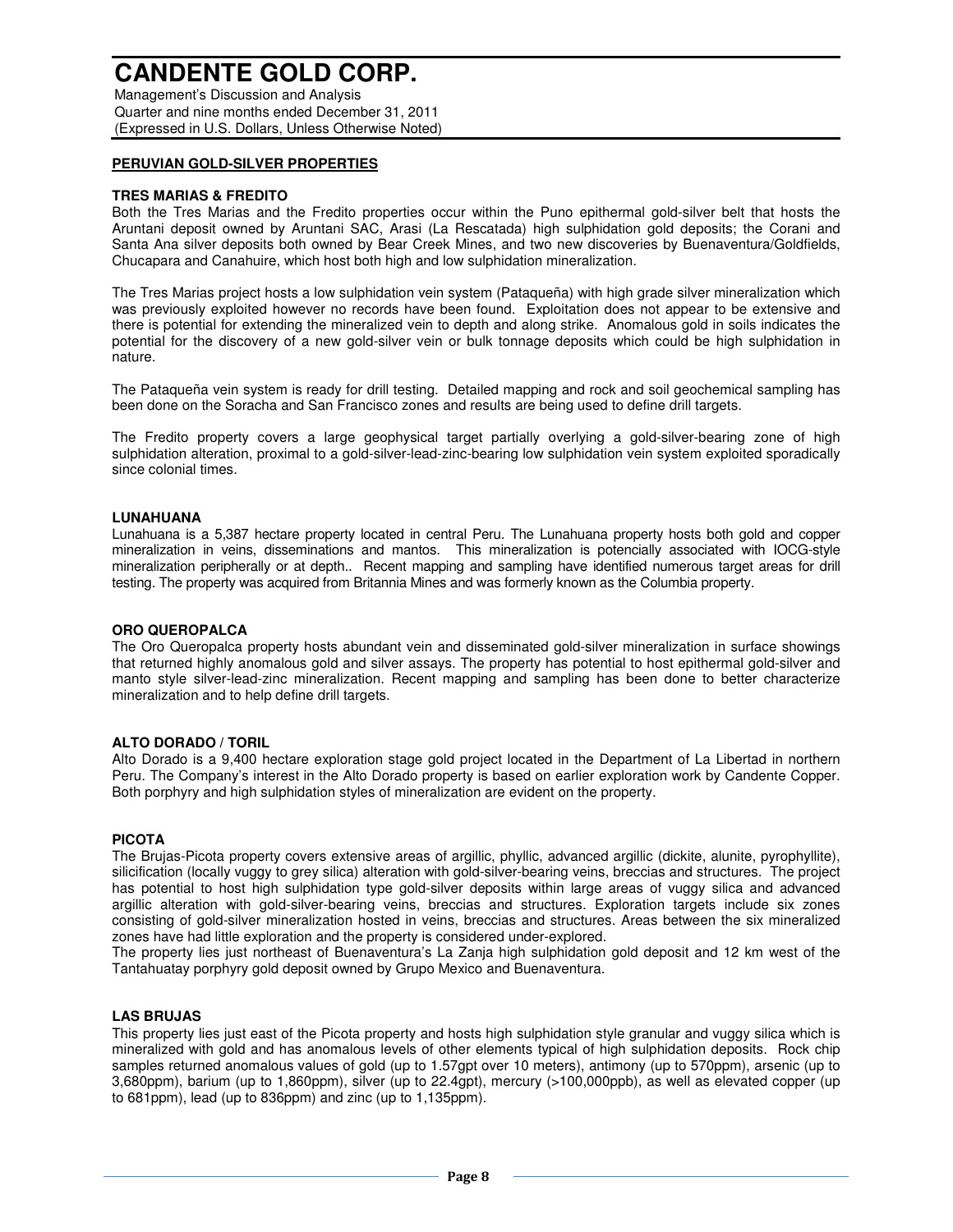Management's Discussion and Analysis Quarter and nine months ended December 31, 2011 (Expressed in U.S. Dollars, Unless Otherwise Noted)

### **LAS SORPRESAS**

Las Sorpresas is an exploration stage epithermal high sulphidation gold-silver project located southeast of the Yanacocha district in northern Peru. Candente Copper's interest in the Las Sorpresas property stemmed from earlier exploration work that was done in the area.

### **EL TIGRE**

The El Tigre property covers an area with potential to host epithermal low sulphidation quartz vein and/or bulk tonnage gold deposits marginal to large diatreme breccias with abundant fragments containing gold-bearing quartz veins and quartz stockwork.

### **PERUVIAN CURRENT EXPLORATION**

Exploration comprising geological mapping and sampling has been carried out in 2010 and 2011 and drilling permits have been applied for the Lunahuana and Tres Marias properties.

### **RESULTS OF OPERATIONS - QUARTER ENDED DECEMBER 31, 2011**

During Q3-2012 the Company recorded a net loss of \$1,161,336, compared to a net loss of \$1,649,236 in the quarter ended December 31, 2010 ("Q3-2011"). The Company is in the exploration stage, with no significant sources of revenue.

General and Administrative expenses in Q3-2012 were \$264,820 (Q3-2011: \$417,605), a reduction in expenses of \$152,785, mostly attributed to a decrease in share-based payment expense of \$142,295 in connection with a lower number of share based options granted in the current fiscal year. The Company also recorded a foreign exchange loss of \$125,671 in the quarter compared to a loss of \$79,034 in Q3-2011. The foreign exchange loss is mostly of an unrealized nature and is recorded in the unit financial statements of Candente Gold each reporting period following variations to end-of-quarter U.S. dollar to Canadian dollar foreign exchange rates given that the holding company's functional currency is the Canadian dollar and Candente Gold holds intercompany loans to its subsidiaries in U.S. dollars.

Excluding foreign exchange gains and share-based payment expenses, the most significant expenses in the quarter were management fees, salaries and benefits of \$54,383 (Q3-2011: \$64,509), office, rent and miscellaneous expenses of \$29,385 (Q3-2011: \$45,497) and shareholder communications of \$12,350 (Q3-2011: \$12,386).

Candente Gold shares certain General and Administrative expenses with Candente Copper and as of the quarter ended December 31, 2011, with Cobriza Metals Corp. ("Cobriza").

The Company also incurred Exploration expenses of \$896,516 in Q3-2012 (Q3-2011: \$1,231,631). The most significant expenses were drilling costs of \$384,364 (Q3-2011: \$578,608), geological and geophysical costs of \$183,863 (Q3-2011: \$107,622), field support and personnel of \$123,562 (Q3-2011: \$21,669), and exploration administration of \$99,099 (Q3-2011: \$253,921).

Most of the Exploration expenses in Q3-2012 and Q3-2011 were incurred in respect of the El Oro project.

In Q3-2012, the Company recorded other comprehensive income of \$145,761 (Q3-2011: other comprehensive income of \$128,133) in connection with the cumulative translation adjustment that results from translating Candente Gold's financial statements from Canadian dollars (Candente Gold's functional currency) to the U.S. dollar (the Company's reporting currency).

### **RESULTS OF OPERATIONS – NINE MONTHS ENDED DECEMBER 31, 2011**

During the nine months ended December 31, 2011 ("YTD-2012"), the Company recorded a net loss of \$3,813,529, compared to a net loss of \$4,711,832 in the nine months ended December 31, 2010 ("YTD-2011").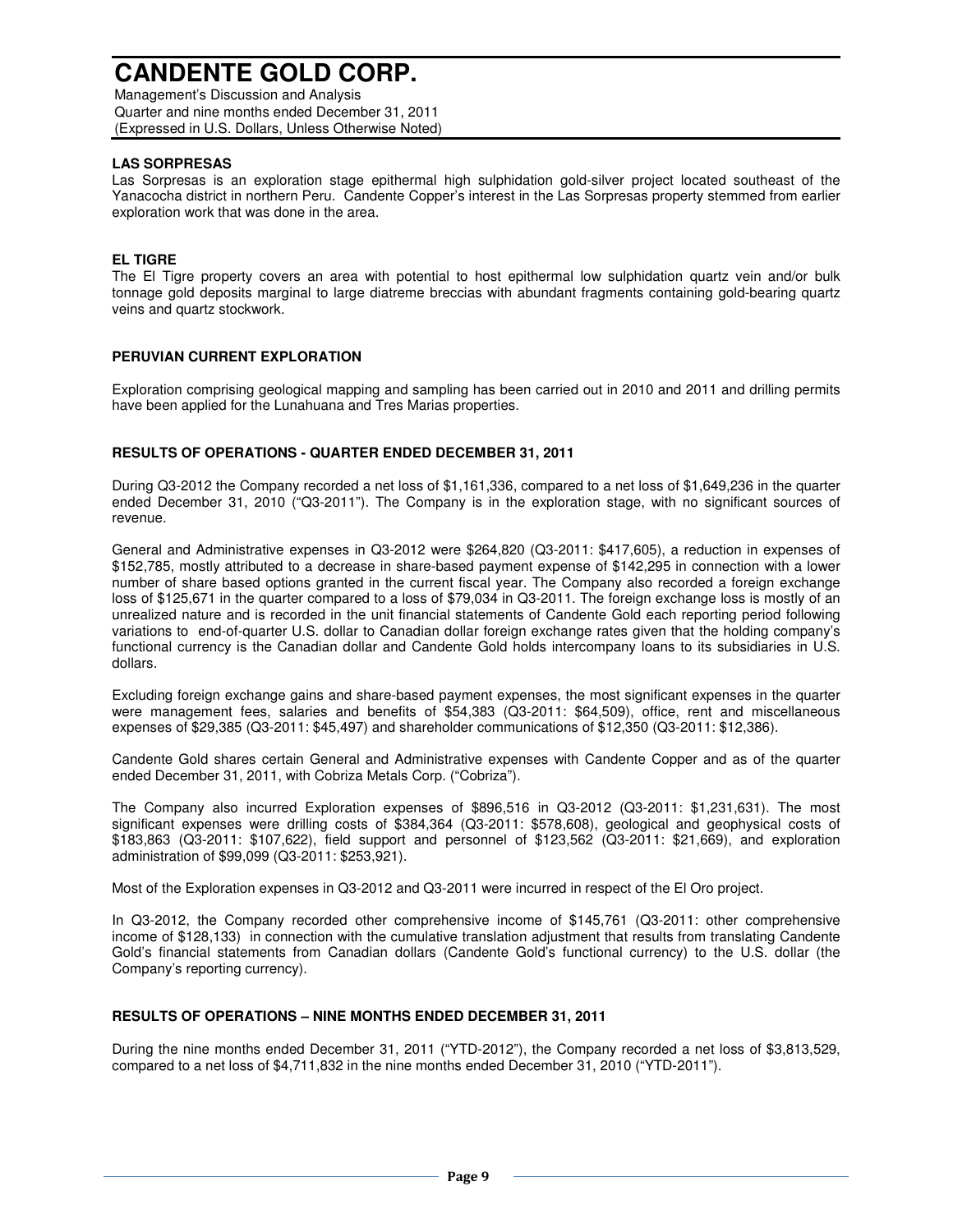Management's Discussion and Analysis Quarter and nine months ended December 31, 2011 (Expressed in U.S. Dollars, Unless Otherwise Noted)

General and Administrative expenses YTD-2012 were \$390,742 (YTD-2011: \$1,764,938), a decrease of \$1,374,196 mostly attributed to a decrease of \$956,361 in share-based payment expense and a decrease of \$360,008 in foreign exchange gains. The decrease in share-based payment expense is directly correlated to a significantly lower number of options vesting the current year and variances in foreign exchange gains or losses have been explained in the preceding paragraphs.

Excluding foreign exchange gains and share-based payment expenses, the most significant expenses year-to-date were management fees, salaries and benefits of \$245,547 (YTD-2011: \$205,576), office, rent and miscellaneous expenses of \$121,112 (YTD-2011: \$118,343) and regulatory and filing fees of \$52,500 (YTD-2011: \$81,395).

The Company also incurred Exploration expenses of \$3,422,787 YTD-2012 (YTD-2011: \$2,946,894). The most significant expenses were drilling costs of \$1,796,041 (YTD-2011: \$1,260,230), geological and geophysical costs of \$513,060 (YTD-2011: \$406,081), field support and personnel of \$424,193 (YTD-2011: \$72,495), and exploration administration of \$330,378 (YTD-2011: \$564,756).

A summary of exploration costs incurred by the Company from inception to date is presented below:

|                                | Incurred to<br>March 31,<br>2011 | QE June 30.<br>2011 | <b>QE Sept. 30,</b><br>2011 | QE Dec. 31,<br>2011 | Incurred to<br>Dec. 31,<br>2011 |
|--------------------------------|----------------------------------|---------------------|-----------------------------|---------------------|---------------------------------|
|                                | (\$)                             | (\$)                | (\$)                        | $($ \$)             | $($ \$)                         |
| <b>EL ORO</b>                  |                                  |                     |                             |                     |                                 |
| Depreciation                   | 18,242                           | 4,568               | 4,568                       | 4,568               | 31,946                          |
| Assays                         | 100,919                          | 12,312              | 48,988                      | 22,073              | 184,292                         |
| Exploration administration     | 658,878                          | 108,059             | 65,402                      | 66,583              | 898,922                         |
| Camp, field supplies & travel  | 599,263                          | 46,866              | 44,260                      | 45,400              | 735,789                         |
| Drilling                       | 1,921,488                        | 550,252             | 861,425                     | 384,364             | 3,717,529                       |
| Equipment maintenance & rental | 101,970                          | 29,991              | 21,101                      | 20,723              | 173,785                         |
| Field support and personnel    |                                  | 111,530             | 103,385                     | 82,125              | 297,040                         |
| Geological & geophysical       | 818,104                          | 137,880             | 167,455                     | 174,864             | 1,298,303                       |
|                                | 4,218,864                        | 1,001,458           | 1,316,584                   | 800,700             | 7,337,606                       |
| <b>OTHER PROJECTS</b>          |                                  |                     |                             |                     |                                 |
| Assays                         | 5,616                            | 9,396               | 2,921                       | 1,972               | 19,905                          |
| Exploration administration     | 103,584                          | 27,287              | 30,531                      | 32,516              | 193,918                         |
| Camp, field supplies & travel  | 26.813                           | 7,863               | 8,499                       | 6,314               | 49.489                          |
| Equipment maintenance & rental | 9,453                            | 9,755               | 2,399                       | 4,579               | 26,186                          |
| Field support & personnel      | 98.864                           | 49,936              | 35,780                      | 41,437              | 226,017                         |
| Geological and geophysical     | 40,316                           | 10,844              | 13,018                      | 8,998               | 73,176                          |
|                                | 284,646                          | 115,081             | 93,148                      | 95,816              | 588,691                         |
| TOTAL                          | 4,503,510                        | 1,116,539           | 1,409,732                   | 896,516             | 7,926,297                       |

#### **SUMMARY OF QUARTERLY FINANCIAL RESULTS**

|                                            | QE Dec. 31, 2011<br>(IFRS) | QE Sept. 30, 2011<br>(IFRS) | QE June 30, 2011<br>(IFRS) | <b>QE March 31, 2011</b><br>(Canadian GAAP) |
|--------------------------------------------|----------------------------|-----------------------------|----------------------------|---------------------------------------------|
| Total revenue<br>Loss<br>Basic and diluted | (1, 161, 336)              | (1,344,928)                 | (1,307,265)                | (1,353,086)                                 |
| loss per share                             | (0.02)                     | (0.03)                      | (0.02)                     | (0.03)                                      |
|                                            | QE Dec 31, 2010<br>(IFRS)  | QE Sept. 30, 2010<br>(IFRS) | QE June 30, 2010<br>(IFRS) | <b>QE March 31, 2010</b><br>(Canadian GAAP) |
| Total revenue<br>Loss<br>Basic and diluted | (1,649,236)                | (1,609,485)                 | (1,453,111)                | (752, 490)                                  |
| loss per share                             | (0.03)                     | (0.03)                      | (0.03)                     | (0.06)                                      |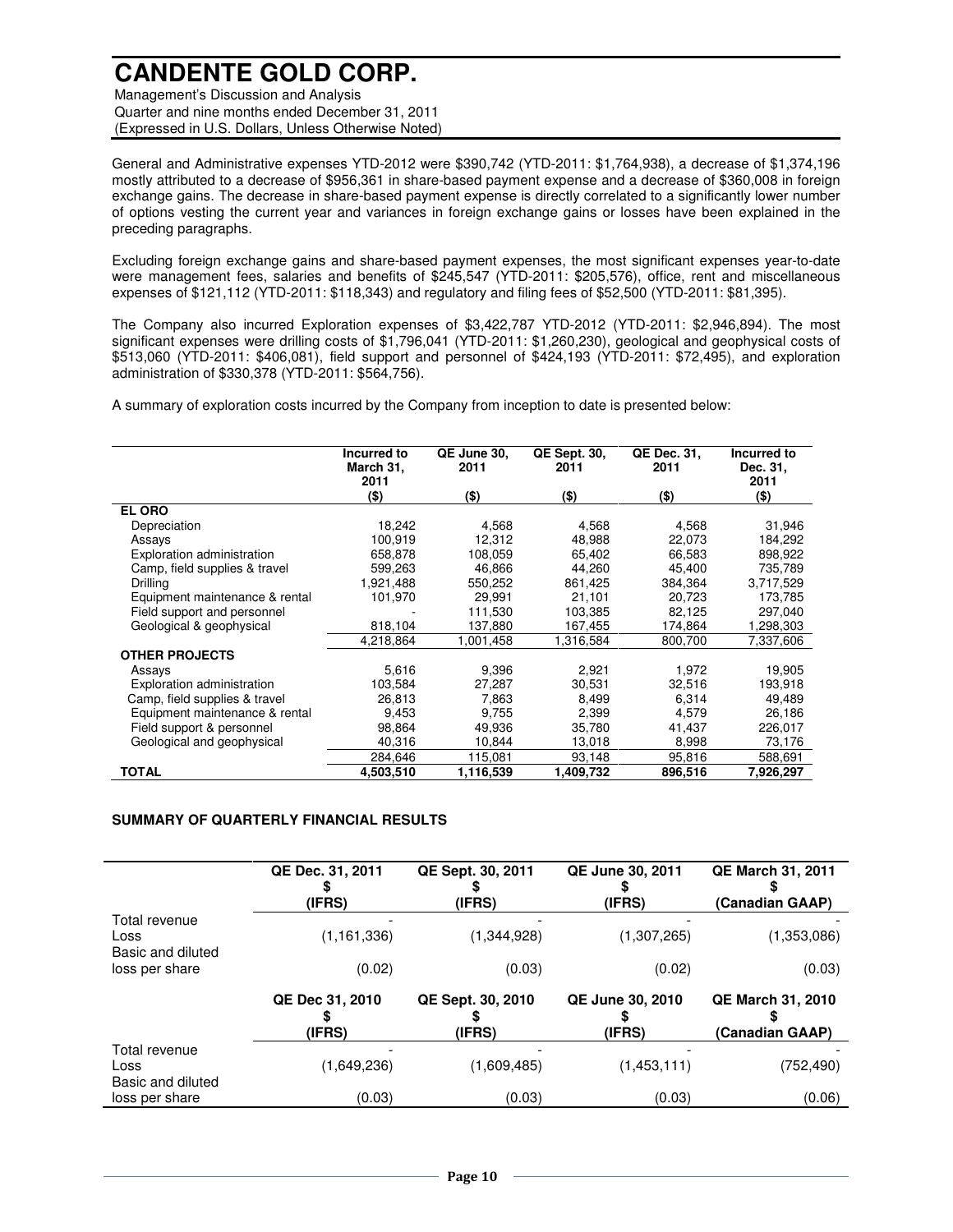Management's Discussion and Analysis Quarter and nine months ended December 31, 2011 (Expressed in U.S. Dollars, Unless Otherwise Noted)

#### **LIQUIDITY AND CAPITAL RESOURCES**

At December 31, 2011, the Company had cash and cash equivalents of \$2,932,986 and working capital of \$3,379,894, compared to cash and cash equivalents of \$8,643,417 and working capital of \$7,739,127at March 31, 2011.

The Company holds its cash in Guaranteed Investment Certificates ("GIC"), most of which are issued by British Columbia Credit Unions and insured on a no-limit basis by the Credit Union Deposit Insurance Corporation.

During the nine months ended December 31, 2011, the Company recorded a net reduction in cash and cash equivalents of \$5,163,901, which included cash used in operating activities of \$4,065,177, cash used in investing activities of \$500,930 and cash used in financing activities of \$597,794.

During the year ended March 31, 2011, the Company completed a bought-deal short form prospectus financing (the "Financing") for gross proceeds of \$6,659,154 (Cdn\$6,500,000). In connection with the Financing, the Company issued 8,125,000 units (the "Units") at a price of Cdn\$0.80 per Unit. Each Unit consists of one common share of the Company and one-half of one common share purchase warrant (the "Warrants"). Each whole Warrant entitles the holder thereof to acquire one common share of the Company at a price of Cdn\$1.10 to March 30, 2012. The Offering was led by a group of Underwriters, who also exercised a portion of the over-allotment option to acquire an additional 716,250 Units and 51,250 Warrants for additional gross proceeds of \$590,180 (Cdn\$576,075). In connection with their services, the Underwriters received a cash commission equal to 6.75% of the gross proceeds raised in the Offering and warrants entitling the Underwriters to purchase such number of common shares of the Company in an amount equal to 6% of the number of Units issued at a price of Cdn\$0.86 per common share for a period of 2 years, to March 30, 2013. The Agents' Warrants issued as finders' fees were valued by the Company at \$198,548.

The Company is using existing cash to fund acquisitions, exploration activities and general and administrative expenses. Given that it currently does not have a source of revenue, the Company's ability to continue as a going concern remains contingent on its ability to obtain additional financing in future periods.

As of December 31, 2011, the Company had accounts payable and accrued liabilities of \$179,124, of which \$83,096 is an account payable to Candente Copper in connection with cost-sharing of certain general and administrative expenses for the quarterly period ended December 31, 2011.

#### Operating Activities

Cash used in operations YTD-2012, including the changes in non-cash working capital items, was \$4,065,177 (YTD-2011: \$3,856,847).

#### Financing Activities

YTD-2012, the Company received net proceeds of \$311,182 from an over-allotment of the March 2011 financing described under Liquidity and Capital Resources. The Company also received \$53,388 from the exercise of 85,713 share purchase warrants and \$14,801 from the exercise of 14,500 share purchase options. The Company also repaid \$977,165 (Cdn\$950,000) remaining on a promissory note issued in connection with the acquisition of the El Oro project to Candente Gold in 2009.

YTD- 2010, a total of 362,500 warrants were exercised for proceeds of \$212,643, 172,750 share purchase option were exercised for proceeds of \$123,616 and the Company made a payment of \$333,524 (Cdn\$350,000) towards a promissory note issued in connection with the acquisition of El Oro in 2009.

#### Investing Activities

YTD-2012, investing activities consisted of acquisition costs of \$454,219 relating to the payment of mining rights in Mexico and Peru to maintain the good standing of the properties, equipment purchases of \$25,203 and an increase of \$21,508 of Value Added Tax ("VAT") credits in Peru. VAT credits in Peru may only be recovered as credits against VAT payable from future sales generated by the Company.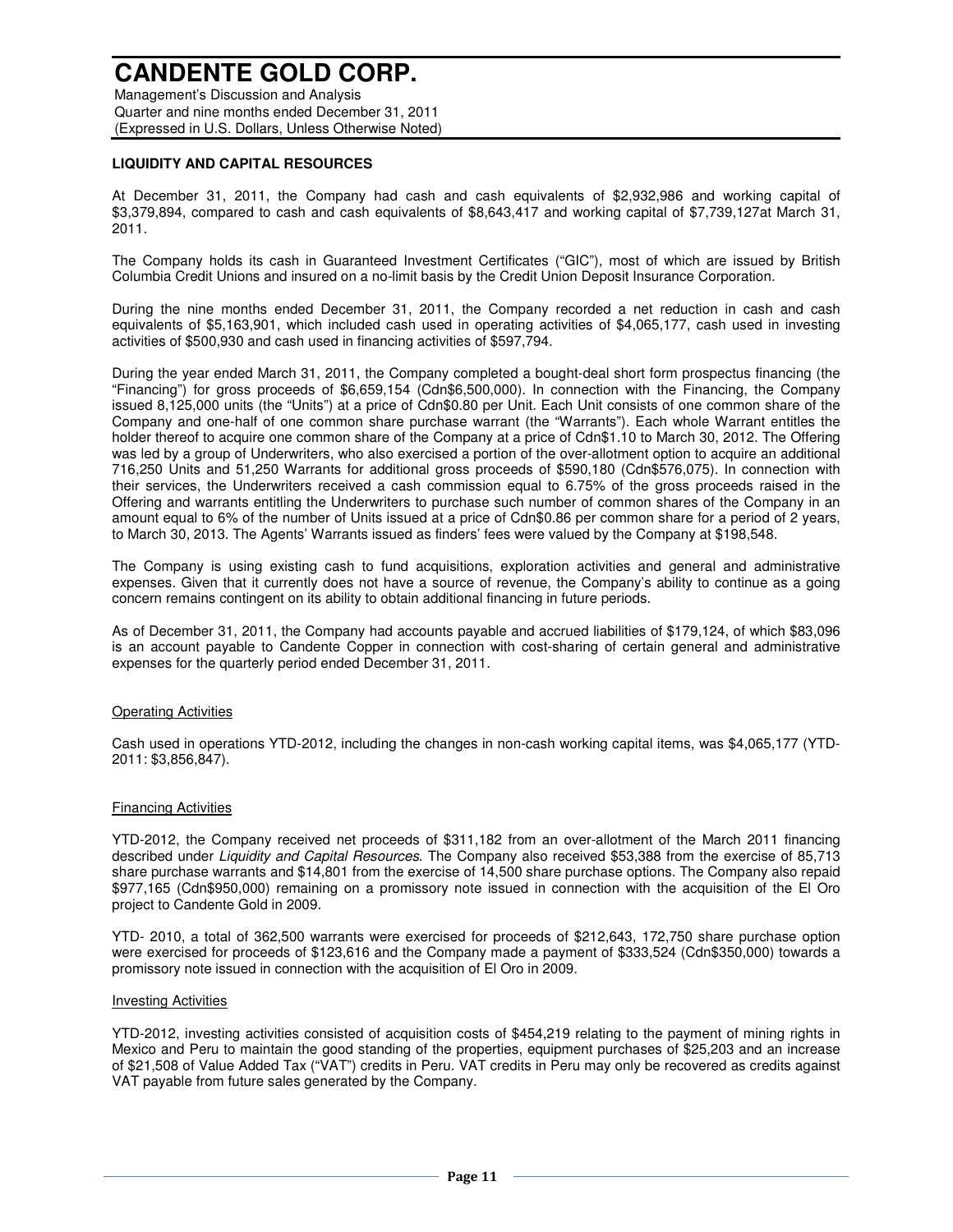Management's Discussion and Analysis Quarter and nine months ended December 31, 2011 (Expressed in U.S. Dollars, Unless Otherwise Noted)

YTD-2011, the Company made annual cash payments of \$476,796 to maintain the good standing of its mineral properties in Peru and purchased plant and equipment of \$92,844, including various geological information systems licenses. The Company also paid VAT tax credits in Peru of \$15,833.

#### **TRANSACTIONS WITH RELATED PARTIES**

During the nine months ended December 31, 2011, a total of \$103,745 (YTD-2011: \$210,944) for geological consulting services rendered was paid or accrued to officers or directors or to private companies associated with directors and officers of the Company. These amounts are included as a component of exploration costs.

During the nine months ended December 31, 2011, a total of \$105,575 (YTD-2011: \$130,946) was paid as salaries to various officers of the Company and \$36,394 (YTD-2011: \$35,049) was paid or accrued to private companies associated with officers and directors of the Company for management services rendered. These amounts are included in general and administrative expenses.

Included in accounts receivable at December 31, 2011 is \$nil (March 31, 2011: \$11,366) owed to the Company by certain officers for expense advances. Included in accounts payable and accrued liabilities at December 31, 2011 is \$22,390 (March 31, 2011: \$29,875) owed by the Company to certain officers and directors of the Company for services rendered and reimbursement of expenses.

At December 31, 2011, a director and officer of the Company served as a director and officer of Candente Copper and four of the Company's officers served as officers of Candente Copper. During the period ended December 31, 2011, the Company, Candente Copper and Cobriza shared certain office and administrative expenses and Candente Copper made certain payments on behalf of the Company. As of December 31, 2011, a total of \$83,086 (March 31, 2011: \$93,681) was due from the Company to Candente Copper for reimbursement of shared general and administrative expenses. At March 31, 2011, \$17,894 was due by Candente Copper to the Company for its share of proceeds from certain options exercised in March 2011.

The above transactions have been recorded at the exchange amounts agreed to by the related parties. Amounts due to related parties are considered by the Company to be accounts payable and are unsecured and non-interest bearing.

#### **INTERNATIONAL FINANCIAL REPORTING STANDARDS ("IFRS") IMPLEMENTATION PLAN**

Effective January 1, 2011, Canadian publicly traded entities were required to prepare their financial statements in accordance with IFRS. Due to the requirement to present comparative financial information, the effective transition date for the Company was April 1, 2010.

The Company has completed its IFRS conversion project through implementation. Post-implementation has continued through the year.

The IFRS transitional impact is outlined below.

#### Reconciliations of the statements of financial position

As a result of the policy choices selected and the changes the Company was required to make under IFRS an increase to equity of approximately \$3.1 million was recorded on April 1, 2010.

The following paragraphs explain the significant differences between Canadian GAAP and the current IFRS accounting policies applied by the Company.

Note 1. Under Canadian GAAP, the accounting for the transfer of properties from Candente Copper and Canaco was a related party transaction and the properties were transferred at their carrying value. Under IFRS there are no special recognition or measurement requirements for related party transactions. Under IFRS the transfer of the properties was re-measured at the fair value of the mineral properties acquired. On April 1, 2010, the impact of the IFRS transition for the acquisition of the El Oro and Peruvian properties was a net increase of \$3,094,088 to mineral properties, offset by an increase of \$3,146,134 in common shares and a decrease of \$52,046 in other reserves.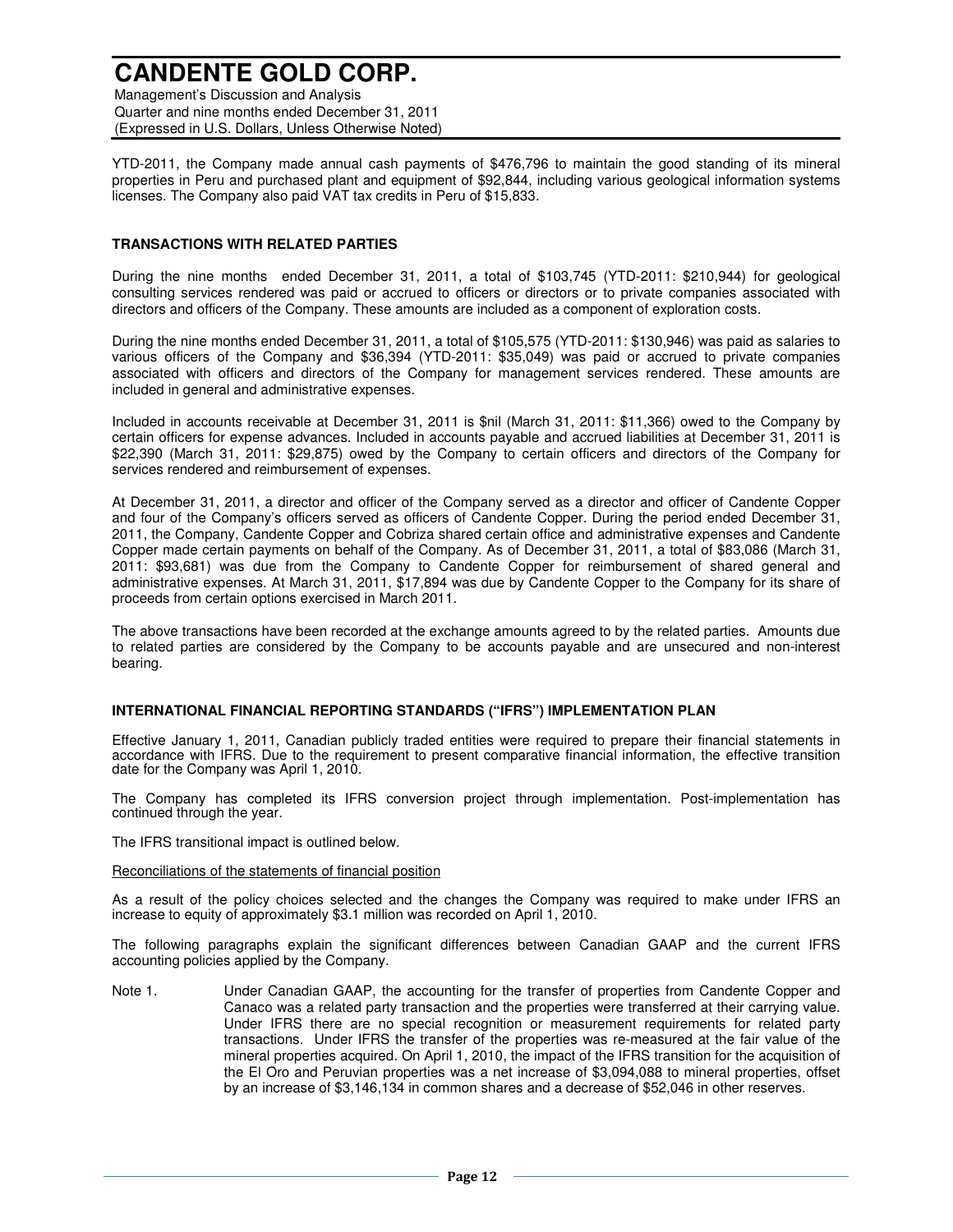Quarter and nine months ended December 31, 2011 (Expressed in U.S. Dollars, Unless Otherwise Noted)

- Note 2. Under Canadian GAAP, the Company and all of its subsidiaries had a U.S. dollar measurement currency. Under IFRS, the functional currency of the parent company is the Canadian dollar. The Company's presentation currency remains the U.S. dollar. The current rate method is required to be applied to all entities where the functional currency is different from the presentation currency, resulting in an adjustment on transition to IFRS and a cumulative translation adjustment on each statement of financial position date.
- Note 3. Under Canadian GAAP, the Company recorded stock based payments on a straight-line basis over the vesting period. Under IFRS, the Company records share based payments for each tranche within an award over the vesting period of the corresponding tranche. Under Canadian GAAP, forfeitures of awards were only recognized in the period the forfeiture occurred. Under IFRS, forfeiture estimates are recognized in the period they are estimated.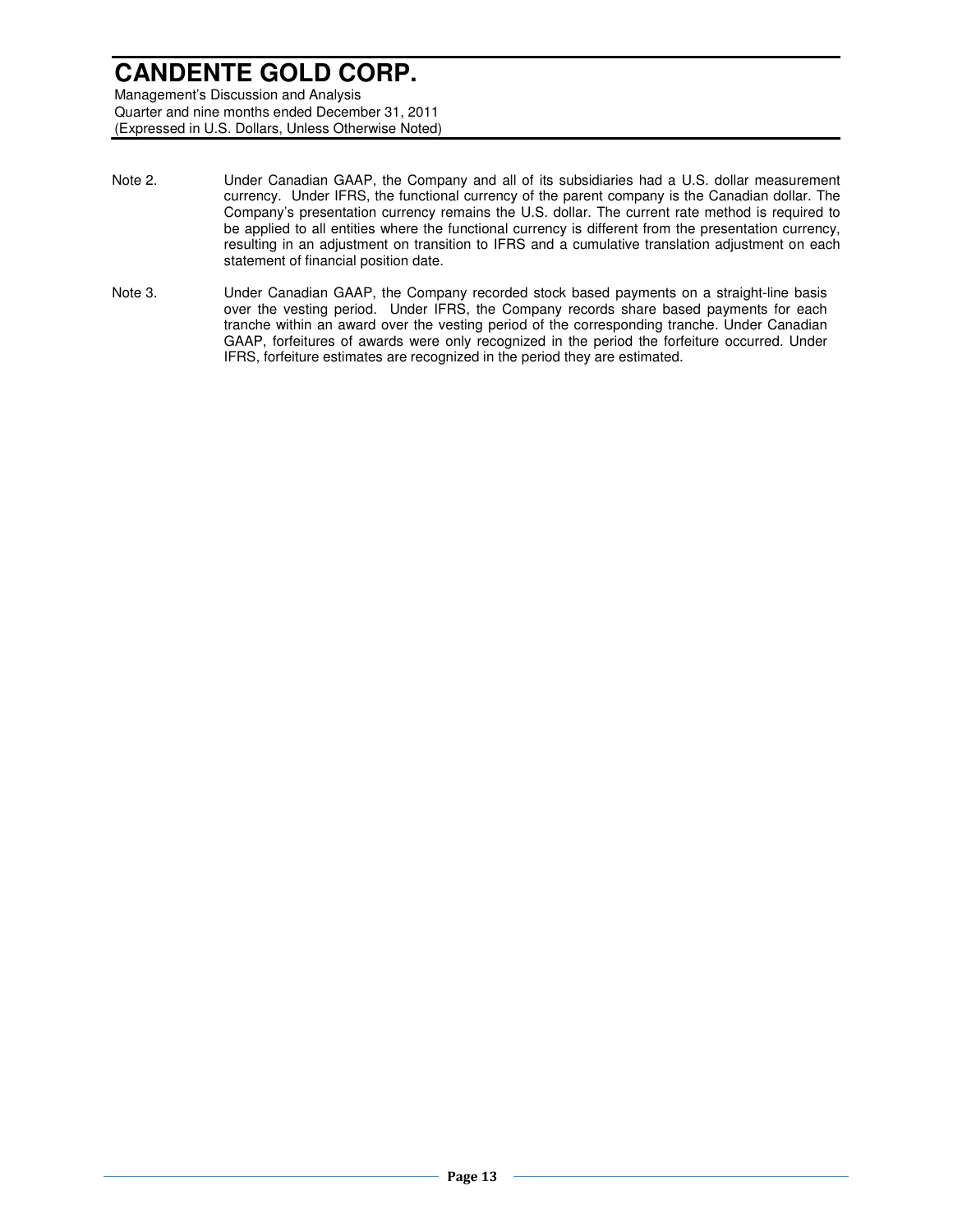Management's Discussion and Analysis Quarter and nine months ended December 31, 2011 (Expressed in U.S. Dollars, Unless Otherwise Noted)

| <b>CANDENTE GOLD CORP.</b>                           |                      |                   |              |             |
|------------------------------------------------------|----------------------|-------------------|--------------|-------------|
| <b>CONSOLIDATED STATEMENTS OF FINANCIAL POSITION</b> |                      |                   |              |             |
| AS AT DECEMBER 31, 2010                              |                      |                   |              |             |
| <b>EXPRESSED IN US DOLLARS</b>                       |                      |                   |              |             |
|                                                      |                      |                   |              |             |
|                                                      |                      | <b>Transition</b> |              |             |
|                                                      | <b>Canadian GAAP</b> | Impact            | <b>Notes</b> | <b>IFRS</b> |
| <b>ASSETS</b>                                        |                      |                   |              |             |
| <b>Current assets</b>                                |                      |                   |              |             |
| Cash and cash equivalents                            | 2,595,221            |                   |              | 2,595,221   |
| Trade and other receivables                          | 435,523              |                   |              | 435,523     |
| Prepaids and deposits                                | 278,783              |                   |              | 278,783     |
| <b>Total current assets</b>                          | 3,309,527            |                   |              | 3,309,527   |
| Equipment                                            | 95,073               | 439               | 2,4          | 95,512      |
| Value-added tax receivable                           | 20,395               |                   |              | 20,395      |
| Unproven mineral interests                           | 7,692,927            | 3,082,132         | 1, 2, 3      | 10,775,059  |
|                                                      | 11, 117, 922         |                   |              | 14,200,493  |
| <b>LIABILITIES</b>                                   |                      |                   |              |             |
| Current                                              |                      |                   |              |             |
| Accounts payable and accrued liabilities             | 286,773              |                   |              | 286,773     |
| Promissory note payable                              | 949,810              |                   |              | 949,810     |
|                                                      | 1,236,583            |                   |              | 1,236,583   |
| <b>EQUITY</b>                                        |                      |                   |              |             |
| Common shares                                        | 13,042,514           | 3,146,134         | $\mathbf{1}$ | 16,188,648  |
| Other reserves                                       | 3,407,025 -          | 366,854           | $\mathbf{1}$ | 3,040,171   |
| Accumulated other comprehensive loss                 |                      | 66,423            | 3,4,5        | 66,423      |
| Deficit                                              | 6,568,200            | 236,868           | 2, 5, 6      | 6,331,332   |
|                                                      | 9,881,339            |                   |              | 12,963,910  |
|                                                      | 11, 117, 922         |                   |              | 14,200,493  |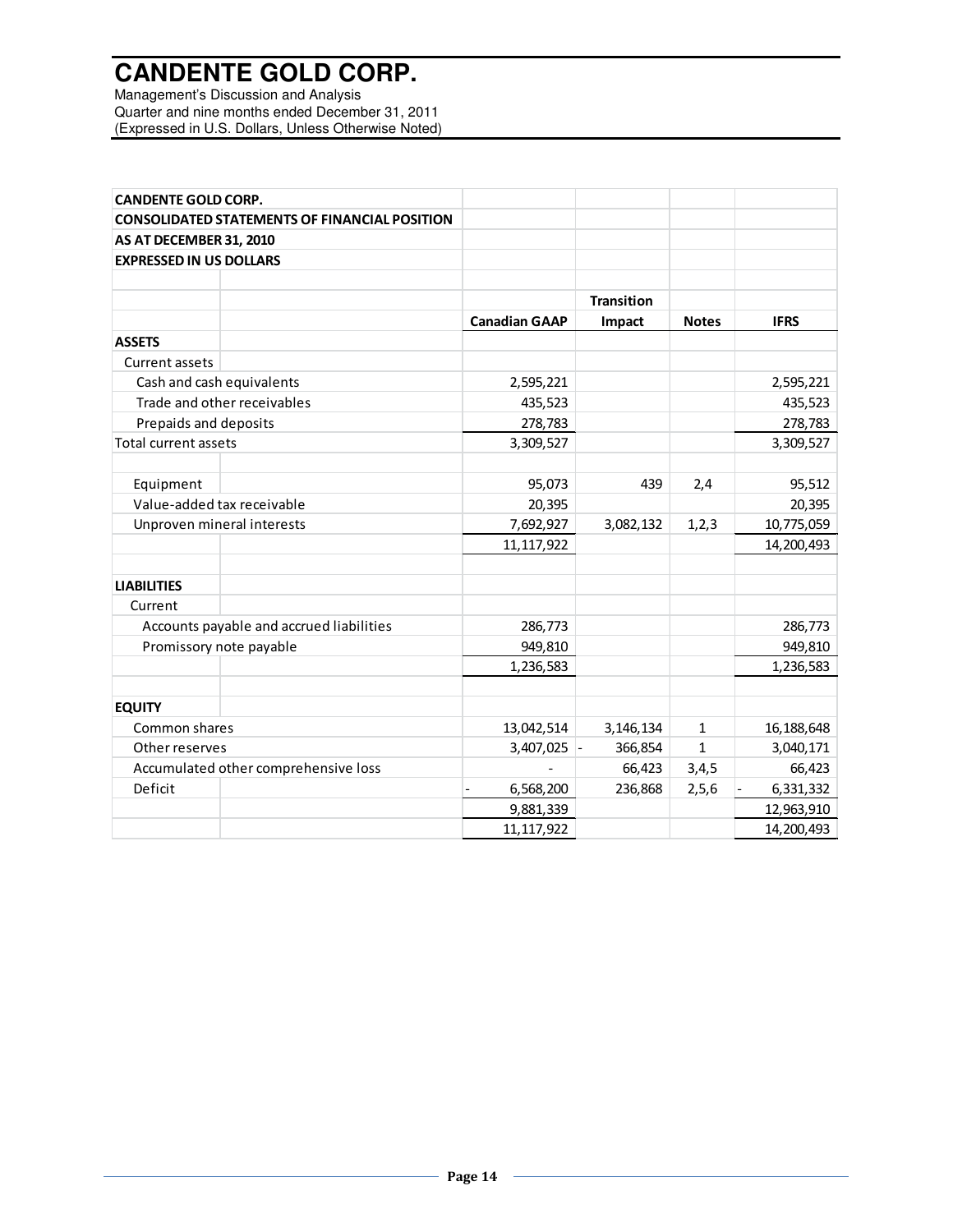Management's Discussion and Analysis Quarter and nine months ended December 31, 2011 (Expressed in U.S. Dollars, Unless Otherwise Noted)

### Reconciliations of total comprehensive income

Reconciliations between the Canadian GAAP and IFRS total comprehensive income for the three and nine months ended December 31, 2011 are provided below.

| <b>CANDENTE GOLD CORP.</b>                          |                             |                          |              |              |
|-----------------------------------------------------|-----------------------------|--------------------------|--------------|--------------|
| <b>CONSOLIDATED STATEMENT OF COMPREHENSIVE LOSS</b> |                             |                          |              |              |
| THREE MONTHS ENDED DECEMBER 31, 2010                |                             |                          |              |              |
| <b>EXPRESSED IN US DOLLARS</b>                      |                             |                          |              |              |
|                                                     |                             |                          |              |              |
|                                                     |                             | <b>Transition</b>        |              |              |
|                                                     | <b>Canadian GAAP</b>        | Impact                   | <b>Notes</b> | <b>IFRS</b>  |
| <b>General and Administrative</b>                   |                             |                          |              |              |
| Depreciation                                        | 531                         | $\overline{\phantom{a}}$ |              | 531          |
| Audit and tax advisory                              | 5,426                       | $\overline{a}$           |              | 5,426        |
| Bank charges and interest                           | 2,979                       | $\overline{a}$           |              | 2,979        |
| Corporate development                               | 16,912                      | $\overline{\phantom{a}}$ |              | 16,912       |
| Legal                                               | 13,383                      | $\overline{\phantom{m}}$ |              | 13,383       |
| Management and office salaries and benefits         | 64,509                      | $\overline{a}$           |              | 64,509       |
| Office, rent and miscellaneous                      | 45,497                      | $\overline{a}$           |              | 45,497       |
| Travel and accomodations                            | 11,302                      | $\overline{a}$           |              | 11,302       |
| Regulatory and filing fees                          | 16,230                      | $\overline{\phantom{a}}$ |              | 16,230       |
| Shareholder communications                          | 12,386                      |                          |              | 12,386       |
| Share-based compensation expense                    | 468,584                     | 306,786                  | 6            | 161,798      |
| Interest and other income                           | 12,382                      |                          |              | 12,382       |
| Loss (gain) on foreign exchange                     | 66,627                      | 145,661                  | 5            | 79,034       |
|                                                     | 578,730                     |                          |              | 417,605      |
|                                                     |                             |                          |              |              |
| Exploration                                         |                             |                          |              |              |
| Depreciation                                        | 4,226                       | $\overline{\phantom{m}}$ |              | 4,226        |
| Assays                                              | 36,085                      | $\overline{a}$           |              | 36,085       |
| Administration                                      | 253,921                     | $\overline{a}$           |              | 253,921      |
| Camp, field supplies and travel                     | 214,524                     | $\overline{a}$           |              | 214,524      |
| Drilling                                            | 578,608                     | $\overline{a}$           |              | 578,608      |
| Equipment maintenance and rental                    | 14,976                      | $\overline{\phantom{a}}$ |              | 14,976       |
| Field support and personnel                         | 21,669                      | $\overline{\phantom{m}}$ |              | 21,669       |
| Geological and geophysical                          | 107,622                     | $\overline{a}$           |              | 107,622      |
|                                                     | 1,231,631<br>$\overline{a}$ | $\overline{\phantom{a}}$ |              | $-1,231,631$ |
| Net Loss                                            | 1,810,361<br>$\overline{a}$ | $\overline{a}$           |              | $-1,649,236$ |
|                                                     |                             | $\overline{\phantom{a}}$ |              |              |
| Other comprehensive loss                            |                             |                          |              |              |
| Cumulative translation adjustment                   |                             | 128,133                  |              | 128,133      |
|                                                     |                             |                          |              | 128,133      |
| Comprehensive loss                                  | 1,810,361<br>$\overline{a}$ |                          |              | $-1,521,103$ |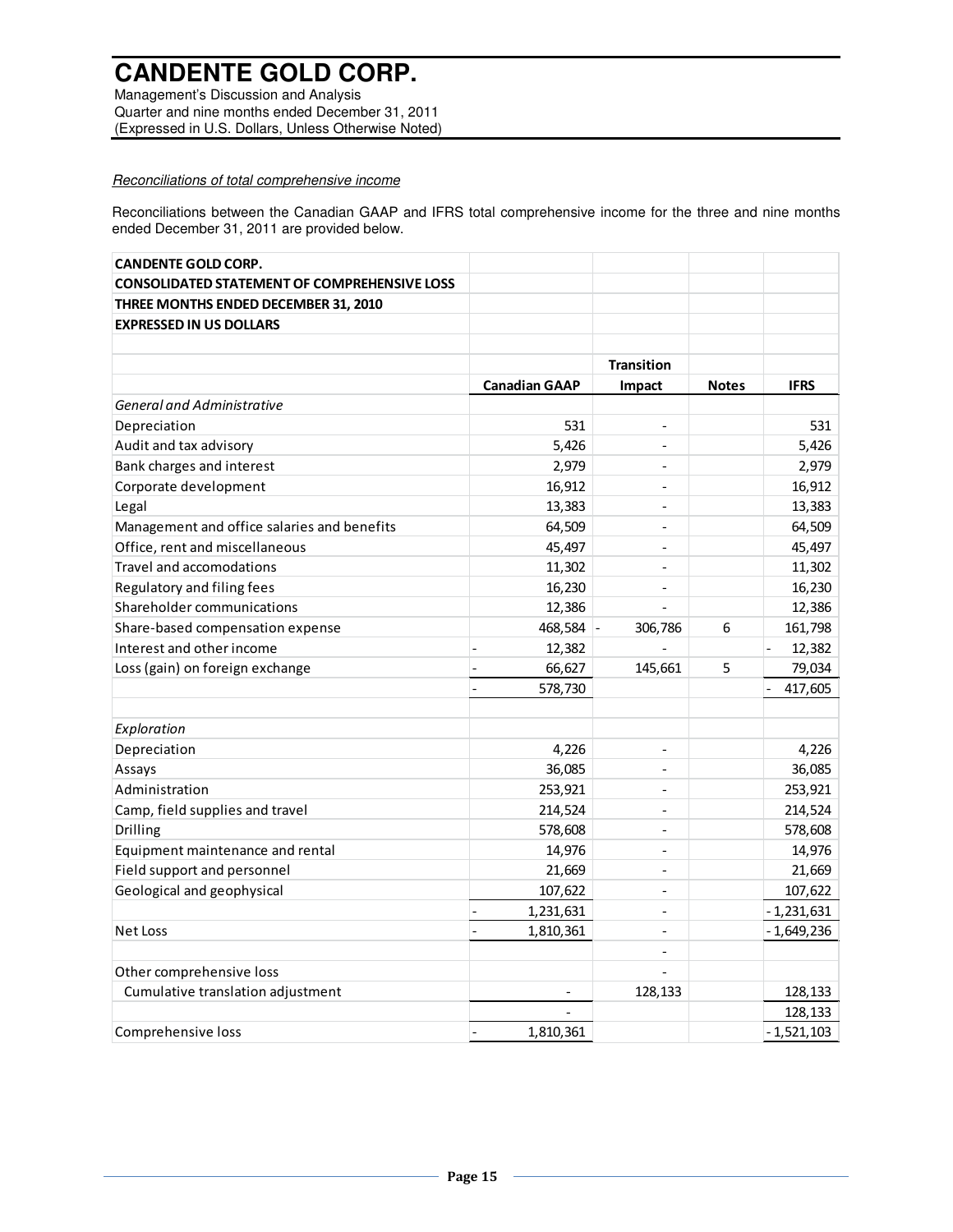Management's Discussion and Analysis Quarter and nine months ended December 31, 2011 (Expressed in U.S. Dollars, Unless Otherwise Noted)

| <b>CANDENTE GOLD CORP.</b>                          |                             |                   |                          |             |
|-----------------------------------------------------|-----------------------------|-------------------|--------------------------|-------------|
| <b>CONSOLIDATED STATEMENT OF COMPREHENSIVE LOSS</b> |                             |                   |                          |             |
| NINE MONTHS ENDED DECEMBER 31, 2010                 |                             |                   |                          |             |
| <b>EXPRESSED IN US DOLLARS</b>                      |                             |                   |                          |             |
|                                                     |                             |                   |                          |             |
|                                                     |                             | <b>Transition</b> |                          |             |
|                                                     | <b>Canadian GAAP</b>        | Impact            | <b>Notes</b>             | <b>IFRS</b> |
| <b>General and Administrative</b>                   |                             |                   |                          |             |
| Depreciation                                        | 1,591                       |                   |                          | 1,591       |
| Audit and tax advisory                              | 10,220                      |                   |                          | 10,220      |
| Bank charges and interest                           | 6,586                       |                   |                          | 6,586       |
| Corporate development                               | 103,339                     |                   |                          | 103,339     |
| Legal                                               | 34,502                      |                   |                          | 34,502      |
| Management and office salaries and benefits         | 205,576                     |                   |                          | 205,576     |
| Office, rent and miscellaneous                      | 118,343                     |                   |                          | 118,343     |
| Travel and accomodations                            | 34,806                      |                   |                          | 34,806      |
| Regulatory and filing fees                          | 81,395                      |                   |                          | 81,395      |
| Shareholder communications                          | 33,330                      |                   |                          | 33,330      |
| Share-based compensation expense                    | 1,380,052                   | 314,808           | 6                        | 1,065,244   |
| Interest and other income                           | 37,887                      |                   |                          | 37,887      |
| Loss (gain) on foreign exchange                     | 25,910                      | 81,983            | 5                        | 107,893     |
|                                                     | 1,997,763<br>$\frac{1}{2}$  |                   | $\overline{\phantom{0}}$ | 1,764,938   |
|                                                     |                             |                   |                          |             |
| Exploration                                         |                             |                   |                          |             |
| Depreciation                                        | 8,337                       |                   |                          | 8,337       |
| Assays                                              | 85,919                      |                   |                          | 85,919      |
| Administration                                      | 564,756                     |                   |                          | 564,756     |
| Camp, field supplies and travel                     | 517,680                     |                   |                          | 517,680     |
| Drilling                                            | 1,260,230                   |                   |                          | 1,260,230   |
| Equipment maintenance and rental                    | 31,396                      |                   |                          | 31,396      |
| Field support and personnel                         | 72,495                      |                   |                          | 72,495      |
| Geological and geophysical                          | 406,081                     |                   |                          | 406,081     |
|                                                     | 2,946,894<br>$\overline{a}$ |                   | $\overline{a}$           | 2,946,894   |
| Net Loss                                            | 4,944,657<br>$\overline{a}$ |                   | $\overline{a}$           | 4,711,832   |
| Other comprehensive loss                            |                             |                   |                          |             |
| Cumulative translation adjustment                   |                             | 66,423            |                          | 66,423      |
|                                                     |                             |                   |                          | 66,423      |
| Comprehensive loss                                  | 4,944,657                   |                   |                          | 4,645,409   |

### **Statement of cash flows**

The IFRS transition adjustments noted above did not have an impact on cash and cash equivalents. There was no change to cash (used in) provided by investing and financing activities.